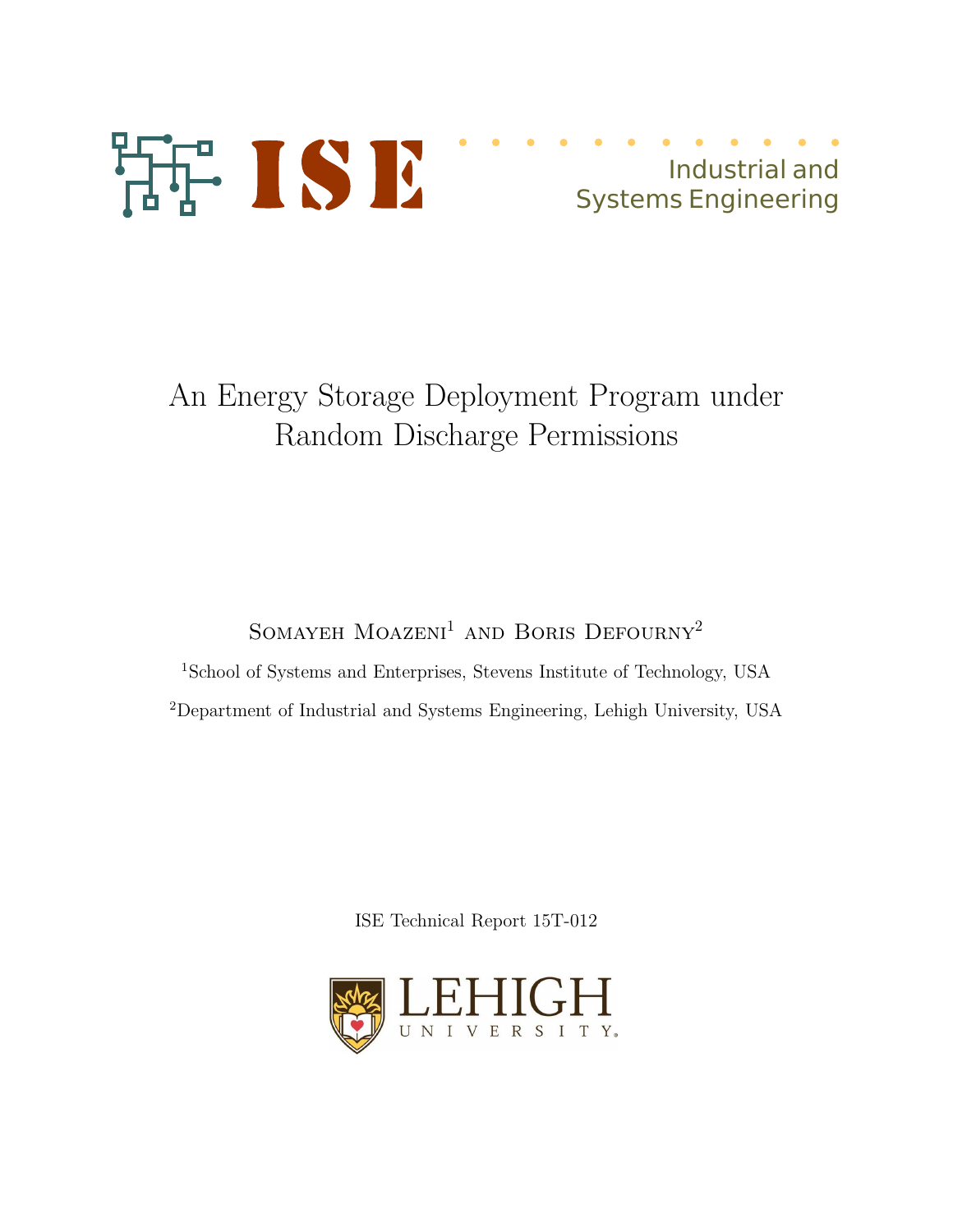## An Energy Storage Deployment Program under Random Discharge Permissions

#### Somayeh Moazeni

School of Systems and Enterprises, Stevens Institute of Technology, 1 Castle Point Terrace, Hoboken, NJ 07030, USA, smoazeni@stevens.edu

#### Boris Defourny

Department of Industrial and Systems Engineering, Lehigh University, 200 W Packer Ave, Bethlehem, PA 18015, USA, defourny@lehigh.edu

Recent developments in energy storage technology and the greater use of renewables have increased interest in energy storage. Along with the unique capabilities and characteristics of storage, this interest has created the need to design and study efficient energy storage deployment programs, with the goal of providing attractive flexibility to storage owners while still indirectly supervising their operations. In this paper, we envision a framework that defines random times at which a particular participating storage unit is allowed to discharge. In this flexible energy storage deployment program, a participating storage unit receives permissions at random to discharge during peak hours in real time. Should discharge permission be issued, the storage owner has the option to discharge and be paid at a time-dependent reward that is specified contractually, or can wait for future permissions. In the present work, the discharge permission times are modeled by a Poisson process. We study the problem of optimizing discharge operations from the perspective of the storage resource owner, whose goal is to maximize his total revenue accumulated during the peak hours of a day, in expectation over the random number and times of discharge permissions. We analyze the resulting piecewise deterministic Markov decision process and provide structural results on the value function and the optimal discharge policy. Several numerical experiments illustrate the impact of the restricted discharge opportunities.

Key words : energy storage, smart grid, Markov models, dynamic programming, stochastic control History: This paper was first submitted on October 28, 2015.

## 1. Introduction

In the effort to curb fossil fuel emissions and to promote renewable energy sources, energy storage plays a key role to mitigate the intermittency and uncertainty of renewables (see Denholm et al. (2010), Diaz-Gonzalez et al. (2012), Du and Lu (2014), Quadrennial Energy Review (2015)). Additionally, reliability and cost improvements in energy storage and battery technologies are underway (see Straubel (2015), Quadrennial Energy Review (2015)). Therefore, distribution and optimal management of storage resources constitute increasingly important problems.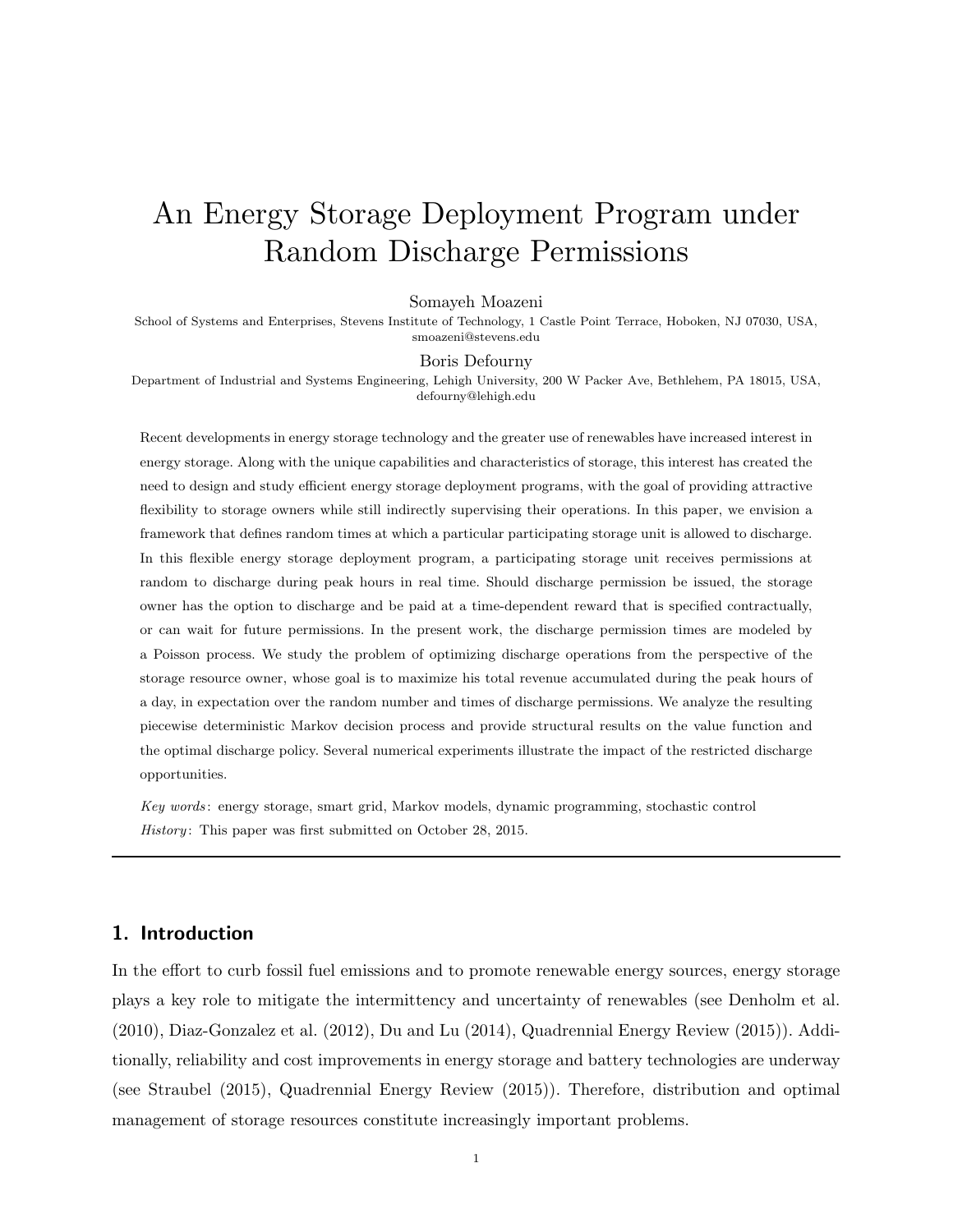Managing grid-level storage or controlling hybrid renewable-energy storage systems have been the topic of several previous studies, see e.g., Thompson et al. (2009), Lai et al. (2010), Lohndorf et al. (2013), Sioshansi et al. (2014), Zhou et al. (2013), Moazeni et al. (2015b), Harsha and Dahleh (2015), Moazeni et al. (2015a), Halman et al. (2015) and the references therein. These studies differ in their settings, modeling approach, and objectives. Operations optimization of storage facilities that participate in the wholesale electricity market by placing bids and commitments with the objective of profiting from price differences are studied in Carmona and Ludkovski (2010), Byrne and Verbic (2013), Xi et al. (2015). In all these models, electricity flows in and out of the storage resources during time periods that are well specified in advance. The present work differs by introducing uncertainty in the permitted discharge times. In addition, in these models, the grid or the entity, interacting with the storage owner, commits in advance to buying electricity at specific times, for example every hour in discrete time models or anytime in continuous time models.

With the increased momentum in affordable and safe energy storage, additional opportunities for energy storage deployment may emerge (Bhatnagar et al. 2013). In particular, the unique characteristics of energy storage technologies including quick ramping capabilities and the ability to provide multiple ancillary services differentiate them from existent power system assets and create potential new market opportunities for energy storage resources (see e.g., Xiao et al. (2014)). However, a number of market and regulatory barriers persist, given the difficulty of organizing, assessing and fairly rewarding the services that can be provided by storage, especially when it comes to encouraging small participants at the level of the distribution network.

In order to facilitate the deployment of storage resources by a broader range of participants, in this paper we propose and analyze a form of agreement and remuneration scheme that seeks to increase the flexibility of operations for the storage resources and to reduce the risk inherent to contracts with commitments and financial penalties for noncompliance. In this agreement, the storage owner has the option, but not the obligation, to discharge in real time at time-varying rewards agreed upon in advance. As a result, in contrast to participation in the wholesale market, the storage owner does not have to commit to providing electricity, and does not need to get involved in a bidding process. The model is scalable to hundreds, possibly thousands of storage units, in a given area managed by a single load serving entity or utility.

However, as deployment of storage devices by individuals and their participation in this flexible program become widespread, and if the power injections from storage resources are completely unregulated and ad hoc, there will be times when a large number of storage owners discharge in arbitrary amounts. In this paper, we envision a framework that restricts the times at which a particular participating storage unit can discharge. Constraining discharge times will enable distribution companies or other entities interacting with these participating distributed storage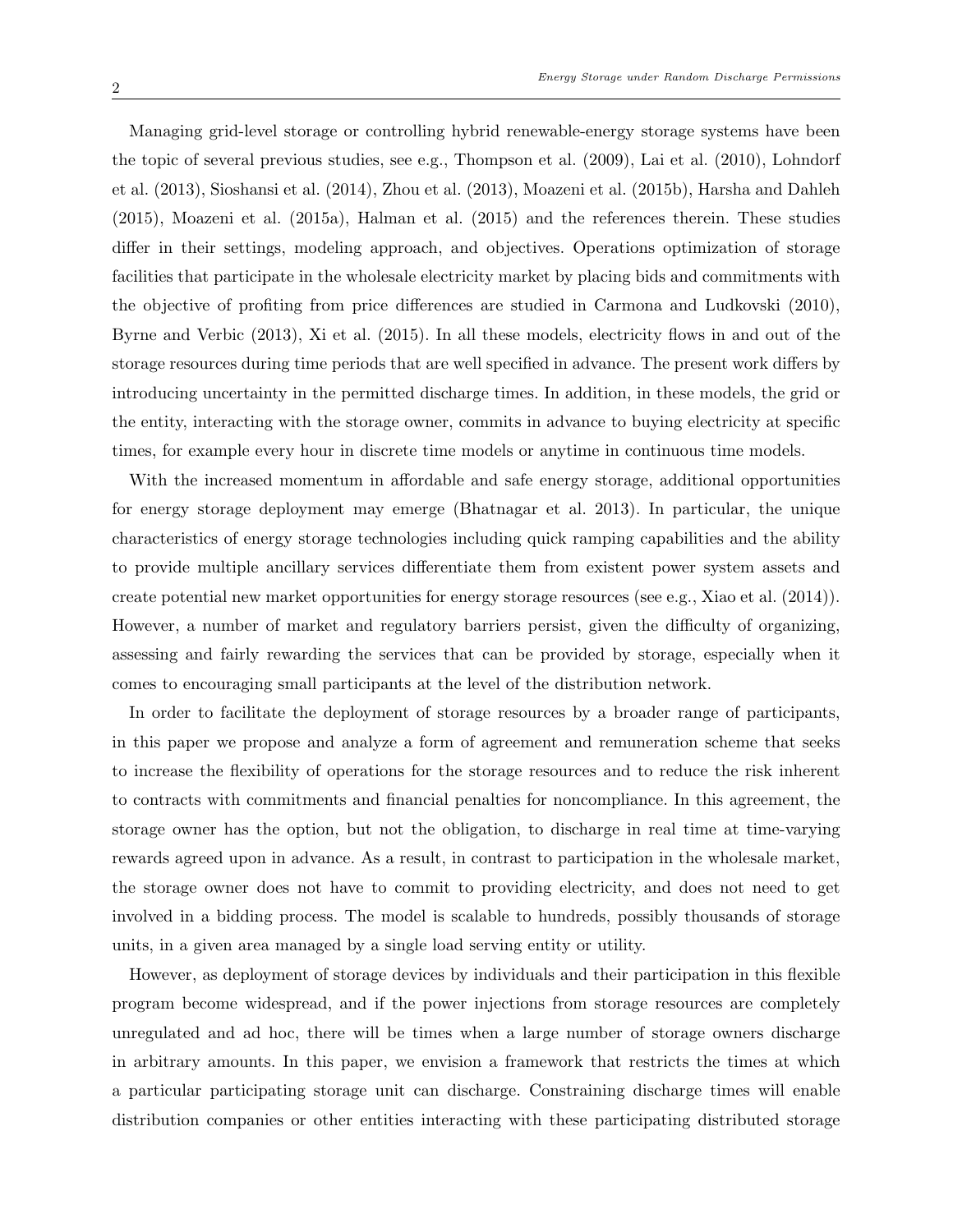units to indirectly supervise their activities and control the aggregated effect on the grid and the market.

The times allowed for discharge are typically driven by the state of the power system and the markets, but from the perspective of the storage operator and in the agreement, these times are random. The constraints on discharge times can be fixed in advance in the contract or they can be driven by the market conditions, such as the electricity price or other stability concerns, in which case they are adjusted over time to achieve grid or market performance needs. In the latter case, the controller of a participating storage unit monitors the permitted discharge times in real time. Random discharge permission times is one of the salient features of our model. Here, the contract underwriter (for example, a utility company) does not have to commit to purchasing electricity from storage owner in advance. The random times follow a random process controlled by the load serving entity or utility that can be well defined in the contract.

This paper is concerned by the problem of optimizing discharge operations, from the perspective of the storage resource owner, under the regulation framework described above. The feature of being allowed to discharge only at times determined exogenously and randomly in real time considerably complicates the storage discharge optimization problem, but still lend itself to a tractable solution approach.

Most existing analyses of storage operations in literature (including those cited above) have focused on a discrete time model with fixed time epochs or a continuous time operation environment over a finite or infinite horizon. To the best of our knowledge, the analysis of an energy storage discharge environment restricted to exogenous random discharge permission times is novel. The absence of commitment on the permitted discharge times in such a storage introduction program allows the contract underwriter (market operator or electric utility company) to manage the level of participation of distributed storages depending on the market or grid states, or taking into account random noncompliance to regulation orders. For example random permission time epochs can be triggered during the on-peak hours of a day as a function of the price level or zonal demand level. Discharge permission times and frequencies can differ as a function of the storage technology and geographical location.

The permission flow can be modeled by an arrival process. In this paper, discharge permissions are represented by a Poisson process. At each discharge time, the participating storage reward is modeled by a time-varying concave and an increasing function of amount discharged. The concavity of the reward function produces a nonlinear pricing scheme that encourages discharges in smaller amounts, as if the utility was imposing quantity discounts upon the sellers. We assume that the arrival rate of the discharge permission times and the reward function are known by the participating storage; for instance they can be specified in the contract.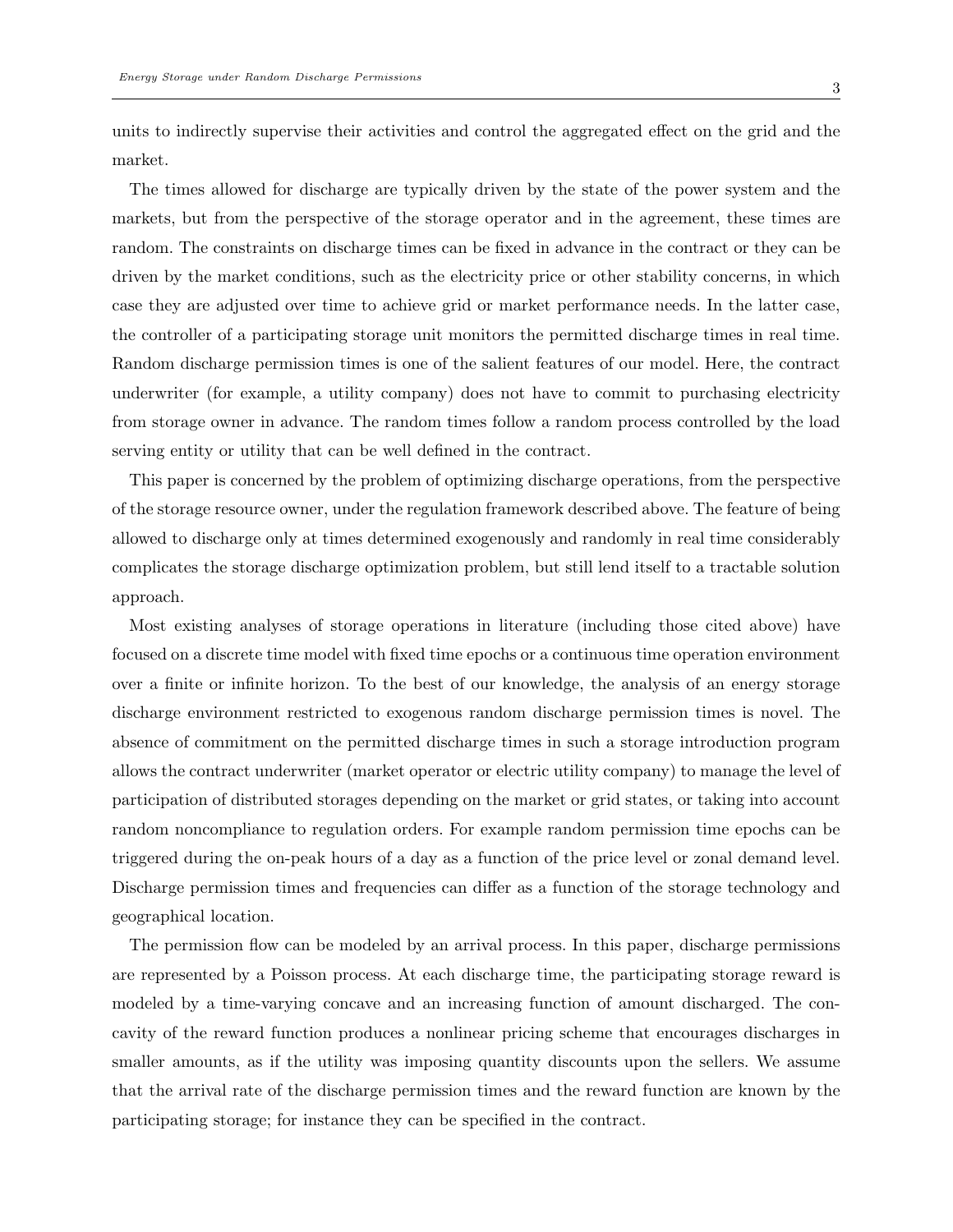The storage discharge problem is formulated as a continuous-time stochastic control problem, in which the optimal discharge policy depend on the stochastic discharge permission flow. The optimal discharge control problem in this work belongs to the family of piecewise deterministic Markov decision processes, a class of optimal control problems introduced by Davis (1984) and studied in Davis (1993). These processes evolve through random jumps at random points in time while the evolution between jumps is deterministic. Following Kushner and Dupuis (2001), the dynamic programming principle for the control problem of interest leads into a system of nonlinear partial differential equations, which can be solved numerically. We demonstrate the effectiveness of the computational approach using several numerical examples, where for illustration purposes, permission times are triggered by spikes in the electricity price. Capturing electricity price spikes as jumps modeled via Poisson processes has been frequently considered in the literature on electricity price models, see e.g., Deng (1999), Cartea and Figueroa (2005), Culot et al. (2006), Geman and Roncoroni (2006), Kluge (2006), and Weron et al. (2004). For a comprehensive survey on the electricity price models see Carmona and Coulon (2013).

For other studies on controlled piecewise deterministic Markov processes see Yushkevich (1980), Hordijk and Schouten (1985), Almudevar (2001), Guo and Hernandez-Lerma (2009), Bauerle and Rieder (2010). For applications of these models in finance and portfolio optimization, see e.g., Jacobsen (2006), Matsumoto (2006), Pham and Tankov (2008), Bauerle and Rieder (2009), Bayraktar and Ludkovski (2011), Gassiat et al. (2011), Fujimoto et al. (2013). For applications in insurance, see e.g., Schmidli (2008) and Kirch and Runggaldier (2005). For applications in queueing theory, see e.g., Kitaev and Rykov (1995) and Rieder and Winter (2009).

To summarize, our main contributions include developing a new approach to modeling distributed energy storage deployment and analyzing several structural properties of the value function and the optimal discharge policy under this program. The analyses in this paper can guide a potential storage owner to value its participation in this flexible energy storage deployment framework. In addition, this study provides insights for the policy makers and regulators to design efficient and attractive storage deployment programs.

This paper is organized as follows. The mathematical formulation of the optimal energy storage discharge control problem is described in §2. The structure of the value function is analyzed in §3. In §4, the derivation of the partial differential equation and the procedure to compute an optimal control are discussed. §5 summarizes structural properties of the optimal policy. Illustrative examples and computational analyses are presented in §6. A discussion of the managerial insights and of possible extensions of the framework conclude the paper in §7.

Throughout this paper, "increasing" and "decreasing" mean "nondecreasing" and "nonincreasing", respectively. We denote the set of natural numbers including zero by N and the set of nonnegative real numbers by  $\mathbb{R}_+$ .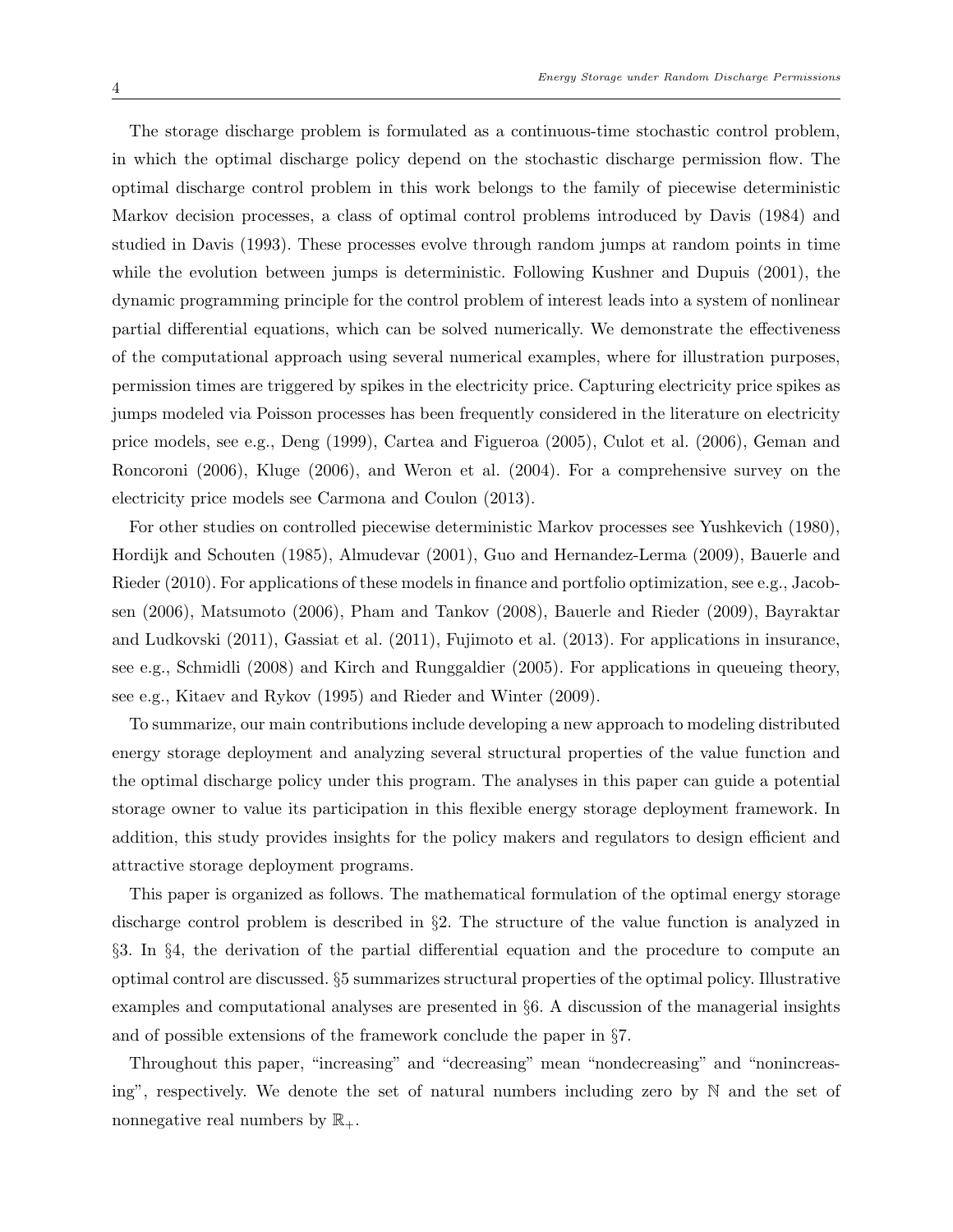## 2. The Model

Consider an energy storage unit of capacity  $K > 0$ , participating in a flexible discharge program, which enables it to discharge its stored power at permitted times over  $[0, T]$ . We postulate that the discharge permissions are issued randomly by the Poisson process  $\{N_s\}_{s\geq 0}$  with arrival rate  $\lambda$ . We denote by  $\{\mathcal{F}_t\}_{t\geq0}$  the natural filtration associated with the Poisson process:  $\mathcal{F}_t$  is the sigma algebra generated by  $\{N_s\}_{s\leq t}$ . We refer to the time-stamp of the  $i^{\text{th}}$  discharge permission that arrives on the interval  $[t,\infty)$  by  $\tau_{i,t}$ . This implies that  $\tau_{i,t} \geq t$ . Thus,  $\{\tau_{i,t}\}_{i\in\mathbb{N}}$  is the sequence of jump times of the Poisson process  $\{N_s\}_{s\geq 0}$  since time t. We set  $\tau_{0,t} = 0$ .

When discharge permission is communicated at some time  $t \in [0, T)$ , the storage owner will receive  $R_t(a)$  dollars by discharging a units of electricity at this time. At terminal time T, the value of the leftover stored electricity is given by the terminal reward function  $R_T(a)$ . An example of the reward function is  $R_t(a) = R(p_t, a)$  for some stationary function R and time-varying reward coefficients  $p_t$ , which may represent the expected nodal electricity prices. Alternatively, the reward function can be time-independent, i.e.,  $R_t(a) = R(p, a)$ , where p can be interpreted as the average electricity price per day.

In this paper, we assume that the reward function  $R_t(a)$  is nonnegative and null at  $a = 0$ , increasing in  $a$ , concave in  $a$ , and continuous in  $t$  everywhere. The nonnegativity and concavity assumptions imply that  $R_t$  is subadditive, that is,  $R_t(a_1 + a_2) \le R_t(a_1) + R_t(a_2)$ . We define a terminal reward function  $R_T(k)$  where k is the inventory remaining at time T. We assume  $R_T$  is nonnegative, null at  $k = 0$ , increasing in k and concave in k. The subadditivity of  $R_t$  incentivizes participating storage units to split their inventories into smaller amounts and not to discharge the entire inventory at once. This is an attractive property of the program regarding the usage of the distribution network. However, by discharging the inventory in small amounts, the storage operator bears the risk of receiving no more discharge permissions by the terminal time, in which case a leftover inventory remains at time  $T$  that is valued according to the terminal reward  $R_T$ . In our numerical work reported in §6, we use the log-utility function  $R_t(a) = \log(1 + p_t a)$ as the reward function for  $t \in [0, T)$  and the constant function  $R_T(a) = 0$  for the terminal time. Therefore, the storage operator faces the problem of deciding between using current versus nonguaranteed future discharge opportunities. The selected log-utility function satisfies the property that if an inventory k is split equally among n discharge times, the cumulated reward remains below an equivalent linear reward  $R^{\infty}(k) = p$ , corresponding to the limit case where n is large:  $\lim_{n\to\infty} nR(k/n) = \lim_{n\to\infty} n\log(1+pk/n) = pk$ . Therefore, if p is interpreted as a contractual price, the utility company is guaranteed not to spend more than the contractual price times the total quantity available in storage.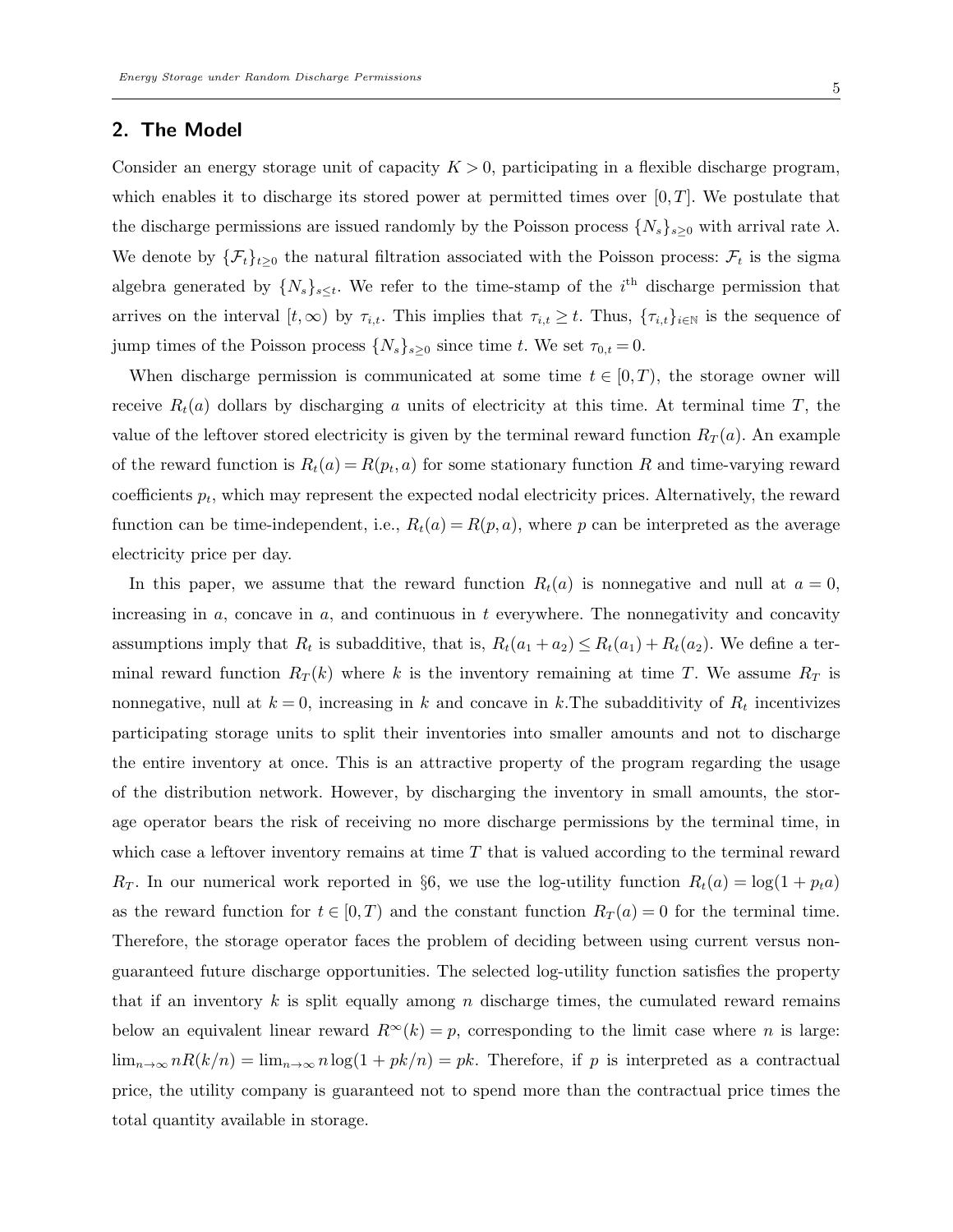When the storage operator is rational and risk-neutral, an optimal discharge strategy  $\pi$  to discharge  $k \leq K$  units of power can be determined by maximizing total expected revenue over the time horizon  $[0, T]$ . This results in the following optimization problem,

$$
V_0(k) \stackrel{\text{def}}{=} \max_{x^\pi \in \mathcal{X}_0} \mathbb{E} \left[ \sum_{i=1}^{N_{T-}} R_{\tau_{i,0}} \left( x_{\tau_{i-1,0}}^\pi - x_{\tau_{i,0}}^\pi \right) + R_T \left( x_T^\pi \right) \middle| x_0^\pi = k \right], \tag{1}
$$

where  $\mathcal{X}_0$  is the set of all nonnegative real-valued, right-continuous with left limits, decreasing process  $x^{\pi} = \{x_i^{\pi}\}_{t \in [0,T]}$  adapted to the filtration  $\{\mathcal{F}_t\}_{t>0}$ . The process  $x^{\pi}$  represents the inventory level under the discharge policy  $\pi$ . The filtration condition imply that its values can only change at the time of jumps of the Poisson process. The random variable  $N_T$ – is the number of jumps of the Poisson process  $\{N_s\}_{s\geq 0}$  over the time interval  $[0, T)$ , and  $R_T(x_T^{\pi})$  captures the terminal reward. The expectation in (1) is over the Poisson process  $\{N_s\}_{s\geq 0}$ . Note that from the assumptions on the reward function,  $V_0(0) = 0$ .

The aforementioned problem constitutes a piecewise deterministic Markov decision process (Davis 1993). In parallel with the formulation in (1) in terms of the controlled inventory level  $x^{\pi}$ , one may also describe the control strategy  $A^{\pi}$  for the discharge amount over  $(0, T)$ . The corresponding controlled inventory process  $x_t^{\pi}$  at time t when the discharge strategy  $A^{\pi}$  is being employed satisfies

$$
x_0^{\pi} = k,
$$
  
\n
$$
dx_t^{\pi} = -A_t^{\pi} (x_{t-}^{\pi}) dN_t, \quad \forall t \in (0, T),
$$
  
\n
$$
x_T^{\pi} = x_{T-}^{\pi},
$$
\n(2)

where  $\{x_{t-}^{\pi}\}_{t\in[0,T]}$  is the left limit process. We denote the class of policies  $\pi$  where  $x^{\pi}\in\mathcal{X}_0$  by  $\Pi$ .

For a fixed  $T < \infty$ , the expected performance of a policy  $\pi$  from time t onwards, starting from an inventory level  $k$  at time  $t$ , is written

$$
V_{t}^{\pi}(k) \stackrel{\text{def}}{=} \mathbb{E}\left[\sum_{i=1}^{N_{T} - N_{t-}} R_{\tau_{i,t}} \left(x_{\tau_{i-1,t}}^{\pi} - x_{\tau_{i,t}}^{\pi}\right) + R_{T}\left(x_{T}^{\pi}\right) \middle| x_{t}^{\pi} = k\right].
$$
 (3)

Here,  $N_{T^-} - N_{t^-}$  equals the number of jumps of the Poisson process  $\{N_s\}_{s\geq 0}$  over the time interval  $[t, T]$ . The expected performance from time t onwards with an optimal strategy is written

$$
V_t(k) \stackrel{\text{def}}{=} \max_{\pi \in \Pi_t} V_t^{\pi}(k), \qquad \forall t \in [0, T), \ \forall k \in [0, K], \tag{4}
$$

and  $V_T(k) = R_T(k)$  for all k in  $[0, K]$ . Here,  $\Pi_t$  is the set of all truncated policies defined over  $[t, T]$ . Note that  $V_t(0) = 0$  for all  $t \in [0, T]$ , and  $V_T(k) = R_T(k)$  for all  $k \in [0, K]$ .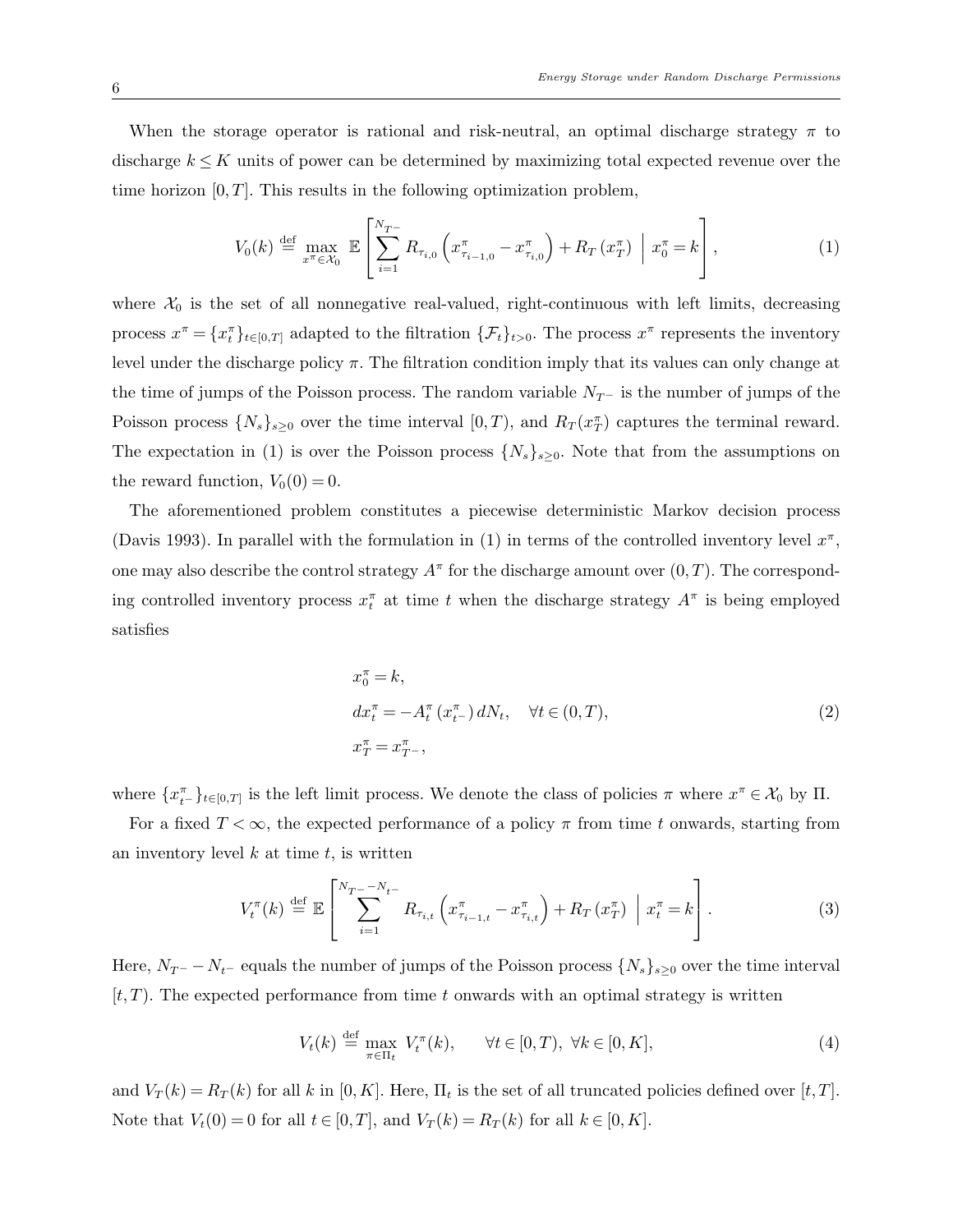The function  $V_t(k)$  in (4) satisfies the following dynamic programming equation:

$$
V_t(k) = \mathbb{E}\left[\max_{a \in \mathcal{A}_k} \left\{ R_{\tau_{1,t}}(a) + V_{\tau_{1,t}}(k-a) \right\} \cdot 1_{\tau_{1,t} < T} + R_T(k) \cdot 1_{\tau_{1,t} \ge T} \right],\tag{5}
$$

where the expectation is over the time  $\tau_{1,t}$  of the next permission. With a slight abuse of language, we call this function the value function. It represents the expectation of the cumulated reward-to-go at the upcoming decision stage. Here,  $A_k \subseteq \mathbb{R}_+$  is the set of all discharge amounts that the storage unit can discharge, when the inventory level is  $k$ . Examples of the set of admissible discharges include  $\mathcal{A}_k = [0, k]$ , or  $\mathcal{A}_k = \{0\} \cup [\underline{c}, \min(k, \overline{c})]$  for some constants  $\underline{c} \geq 0$  and  $\bar{c} \leq K$ . In this paper, we assume that the admissible  $\mathcal{A}_k$  is nonempty for each  $k \in [0, K]$  and  $\arg \max_{a \in \mathcal{A}_k} \left\{ R_{\tau_{1,t}}(a) + V_{\tau_{1,t}}(k-a) \right\} \neq \emptyset.$ 

Let  $a_t(k)$  denote the optimal discharge amount at time t, when a discharge permission arrives  $(t = \tau_{0,i}$  for some i) and the inventory level is k. It follows from (5) that the optimal discharge amount is given by

$$
a_t(k) \in \arg\max_{a \in \mathcal{A}_k} \ \left\{ R_t(a) + V_t(k-a) \right\}.
$$
 (6)

To avoid ambiguity, we assume that if the maximizer in  $(6)$  is not unique, then  $a_t(k)$  is the smallest maximizer. We set  $a_t(0) = 0$ , for all  $t \leq T$ .

When the value functions  $V_t(k)$  are determined, the surface  $\{a_t(k)\}_{k\in[0,K],t\in[0,T]}$ , computed from (6), is used in conjunction with (2) to react to the arrivals of discharge permissions in an optimal way. Thus, it is enough to fully specify the value function  $V_t(k)$  for each  $0 \le k \le K$  and  $0 \le t \le T$ . In the subsequent section, we analyze several structural properties of the value functions which we later use to characterize the optimal discharges under the proposed storage deployment program.

## 3. Structure of the Value Function

A simple observation is that the value function  $V_t(k)$  is nonincreasing over t, and nondecreasing over k. This is formalized in the following two propositions.

**Proposition 3.1** For any inventory level k,  $V_t(k)$  is decreasing in t.

*Proof.* For times  $t_1$  and  $t_2$  with  $t_1 < t_2$ , let k be the inventory level. Consider an optimal discharge policy  $\pi_2 \in \Pi_{t_2}$  over  $[t_2, T]$  starting at the state  $x_{t_2}^{\pi_2} = k$ , i.e.,

$$
x^{\pi_2} \in \arg\max_{\pi \in \Pi_{t_2}} V_{t_2}^{\pi}(k).
$$

Then the policy  $\pi_1$  resulting in the inventory process  $x^{\pi_1} = \{x^{\pi_1}_t\}_{t\in[t_1,T]}$  in which  $x^{\pi_1}_t = k$  for  $t \in$  $[t_1, t_2]$  and  $x_1^{\pi_1} = x_1^{\pi_2}$  for  $t \in (t_2, T]$  is an admissible control for discharging k units over  $[t_1, T]$ , which yields  $V_{t_1}(k) \geq V_{t_1}^{\pi_1}(k) = V_{t_2}^{\pi_2}(k) = V_{t_2}(k)$ .  $\Box$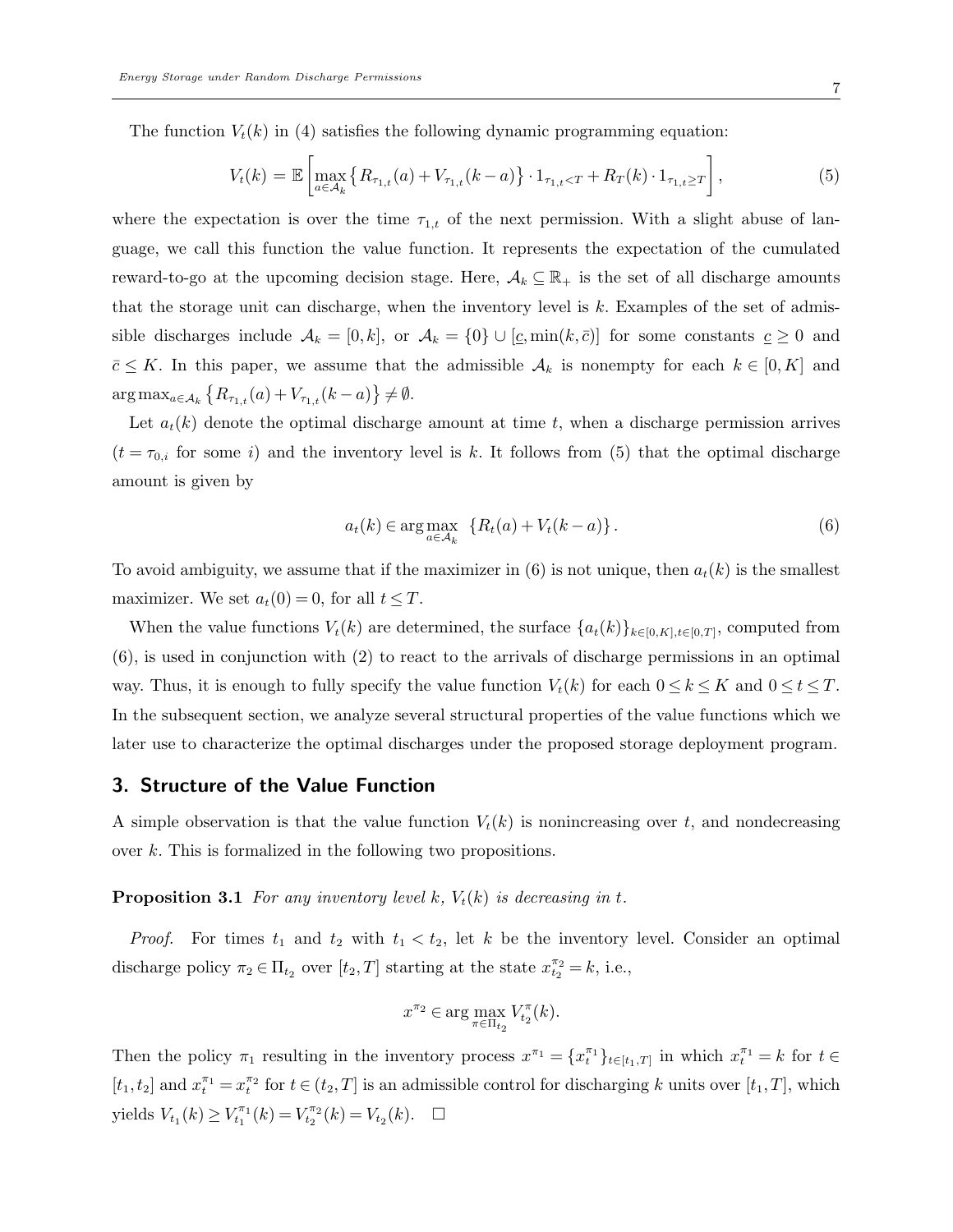**Proposition 3.2** For any time  $t \in [0, T]$ ,  $V_t(k)$  is increasing in k.

*Proof.* Fix some inventory levels  $k_1$ ,  $k_2$  at time t, such that  $0 < k_1 \leq k_2$ . Let  $\pi_1 \in \Pi_t$  be an optimal policy over  $[t, T]$  from the state  $k_1$ , i.e.,  $x_t^{\pi_1} = k_1$  and  $V_t(k_1) = V_t^{\pi_1}(k_1)$ . We have

$$
V_{t}(k_{1}) = \mathbb{E}\left[\sum_{i=1}^{N_{T} - N_{t-}} R_{\tau_{i,t}}\left(x_{\tau_{i-1,t}}^{\pi_{1}} - x_{\tau_{i,t}}^{\pi_{1}}\right) + R_{T}(x_{T}^{\pi_{1}})\middle| x_{t}^{\pi_{1}} = k_{1}\right]
$$
  
\n
$$
= \mathbb{E}\left[R_{\tau_{1,t}}\left(k_{1} - x_{\tau_{1,t}}^{\pi_{1}}\right) + \sum_{i=2}^{N_{T} - N_{t-}} R_{\tau_{i,t}}\left(x_{\tau_{i-1,t}}^{\pi_{1}} - x_{\tau_{i,t}}^{\pi_{1}}\right) + R_{T}(x_{T}^{\pi_{1}})\right]
$$
  
\n
$$
\leq \mathbb{E}\left[R_{\tau_{1,t}}\left(k_{2} - x_{\tau_{1,t}}^{\pi_{1}}\right) + \sum_{i=2}^{N_{T} - N_{t-}} R_{\tau_{i,t}}\left(x_{\tau_{i-1,t}}^{\pi_{1}} - x_{\tau_{i,t}}^{\pi_{1}}\right) + R_{T}(x_{T}^{\pi_{1}})\right]
$$
  
\n
$$
= V_{t}^{\pi_{2}}(k_{2}), \qquad (7)
$$

where the policy  $\pi_2$  starting from the state  $k_2$  is an admissible policy over  $[t, T]$ , with the inventory process  $x_s^{\pi_2} = k_2$  for  $s \in [t, \tau_{1,t})$  and  $x_s^{\pi_2} = x_s^{\pi_1}$  for  $s \in [\tau_{1,t}, T]$ . The inequality (7) comes from the assumption that the reward function  $R_t$  is increasing in the amount discharged and  $0 < k_1 \leq k_2$ . Hence,  $R_{\tau_{1,t}}(k_1 - x_{\tau_{1,t}}) \leq R_{\tau_{1,t}}(k_2 - x_{\tau_{1,t}})$ . Therefore,

$$
V_t(k_2) = \max_{\pi \in \Pi_t} V_t^{\pi}(k_2) \ge V_t^{\pi_2}(k_2) \ge V_t(k_1),
$$

which completes the proof.  $\square$ 

Next, we show that the value function is monotone in the discharge permission rate  $\lambda$ .

**Proposition 3.3** For any time  $t \in [0, T]$  and inventory level k, the value function  $V_t(k)$  is increasing in the arrival rate  $\lambda$ .

*Proof.* Let  $\lambda_1$  and  $\lambda_2$  be arrival rates with  $\lambda_1 < \lambda_2$ . Let  $V_t^1$  and  $V_t^2$  be the corresponding value functions, i.e.,  $V_t^1$  measures cumulated rewards in expectation over a Poisson input process  $\{N_s^1\}_{s\geq t}$ of arrival rate  $\lambda_1$ , while  $V_t^2$  measures the expected cumulated rewards over a Poisson input process  ${N_s^2}_{s \geq t}$  of rate  $\lambda_2$ .

Define  $p \stackrel{\text{def}}{=} \frac{\lambda_1}{\lambda_2}$  $\frac{\lambda_1}{\lambda_2}$ . Now, let  $\{Z_i\}_{i\geq 1}$  be an i.i.d. sequence of binary random variables, independent of the Poisson processes, such that  $Pr(Z_i = 1) = p$  and  $Pr(Z_i = 0) = 1 - p$ .

Let the process  $\{Z_i\}_{i\geq 1}$  label each arrival from the input process  $N_s^2$ . Recall that the process that counts the points labeled with ones up to time s is a Poisson process with the rate  $p\lambda_2$ . By our choice of p,  $p\lambda_2 = \lambda_1$ . This means  $N_s^2$  compounded with  $Z_i$  defines an input process distributed as  $N_s^1$ .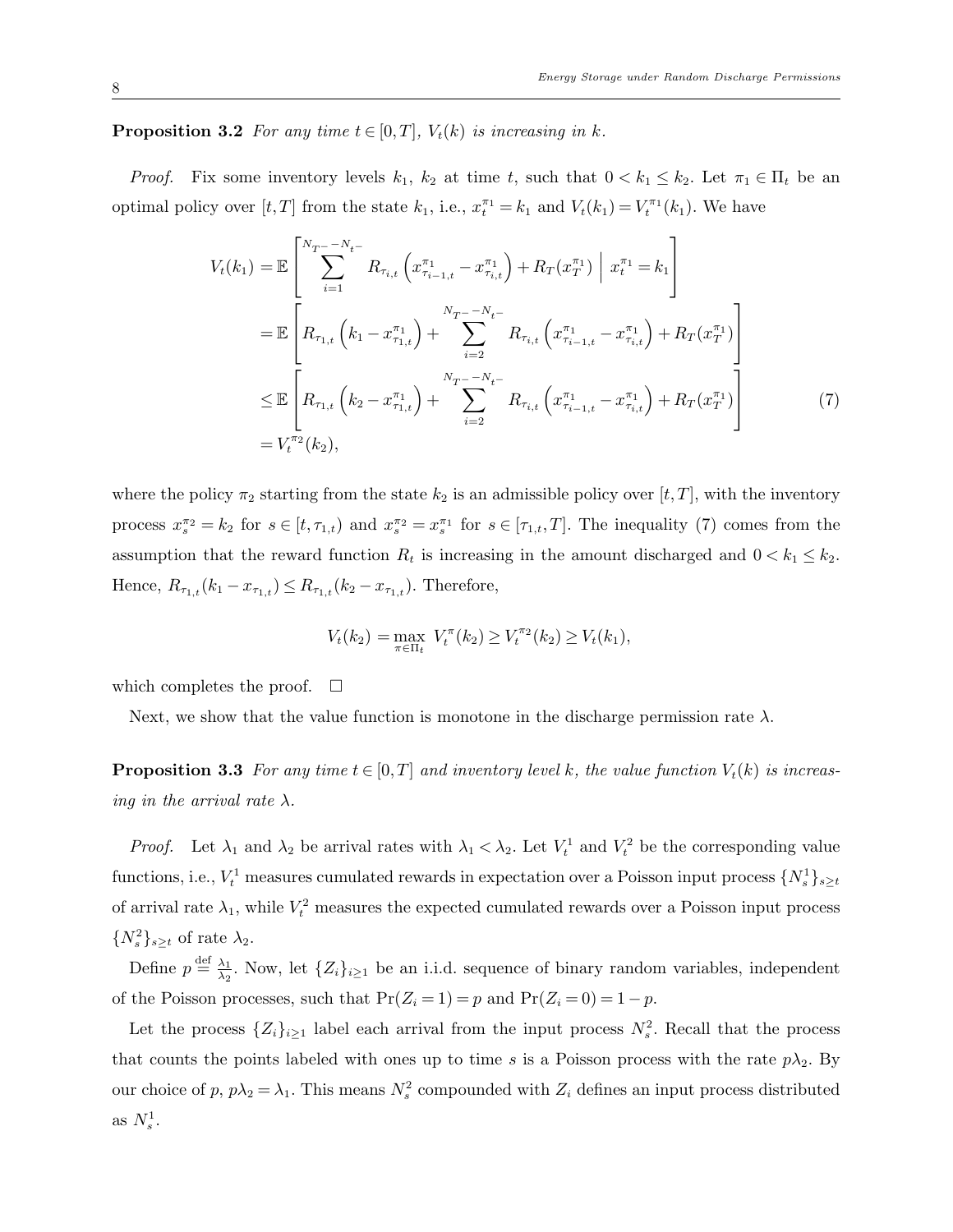Let  $\pi_1$  be an optimal discharge policy that attains  $V_t^1$  under the Poisson process  $\{N_s^1\}_{s\geq t}$ . Define a discharge policy  $\pi_2$  adapted to  $N_t^2$  and  $Z_i$  as follows,

$$
dx_t^{\pi_2} \stackrel{\text{def}}{=} -Z_i A_t^{\pi_1} \left( x_{t^-}^{\pi_1} \right) dN_t^2, \quad \forall t \in (0,T),
$$

where  $x_0^{\pi_2} = k$  and  $x_T^{\pi_2} = x_{T-}^{\pi_2}$ . Here,  $Z_i$  plays the role of a coin-flipping process which, at each new arrival *i* from  $N_s^2$ , occurring at time  $\tau_{i,t}$ , permits to discharge the amount  $A_{\tau_i}^{\pi_1}(x_{\tau_i}^{\pi_1})$  $(\pi^{-1}_{\tau_{i,t}})$  with probability p, or prevents it with probability  $1 - p$ .

It follows that under the Poisson process  $N_t^2$ ,  $\pi_2$  attains the value  $V_t^1(k)$  for each k. Therefore we can conclude

$$
V_t^2(k) = \max_{\pi \in \Pi_t} \mathbb{E} \left[ \sum_{i=1}^{N_{T}^2 - N_{t-}^2} R_{\tau_{i,t}} (x_{\tau_{i,t}}^{\pi} - x_{\tau_{i-1,t}}^{\pi}) + R_T (x_T^{\pi}) \right]
$$
  
\n
$$
\geq \mathbb{E} \left[ \sum_{i=1}^{N_{T}^2 - N_{t-}^2} R_{\tau_{i,t}} (x_{\tau_{i,t}}^{\pi_2} - x_{\tau_{i-1,t}}^{\pi_2}) + R_T (x_T^{\pi_2}) \right]
$$
  
\n
$$
= \mathbb{E} \left[ \sum_{i=1}^{N_{T}^1 - N_{t-}^1} R_{\tau_{i,t}} (x_{\tau_{i,t}}^{\pi_1} - x_{\tau_{i-1,t}}^{\pi_1}) + R_T (x_T^{\pi_1}) \right]
$$
  
\n
$$
= V_t^1(k),
$$

where the first expectation is over  $N_t^2$ , the second expectation is over  $N_t^2$  and  $Z_i$ , and the third expectation is over  $N_t^1$ . This completes the proof of  $V_t^1(k) \leq V_t^2(k)$ .  $\Box$ 

Monotonicity of the value function in the inventory level addressed in Proposition 3.2 implies that  $V_t(k) \geq V_t(0) = 0$  for any  $k \geq 0$ . The following proposition indicates that the value function is also bounded above when the reward function is bounded.

**Proposition 3.4** Let  $c_r := \max_{t \in [0,T]} R_t(K)$ . Then,  $V_t(k) \leq (1 + \lambda T) c_r$ , for all  $t \in [0,T]$ .

Proof.

$$
V_{t}(k) = \max_{\pi \in \Pi_{t}} \mathbb{E} \left[ \sum_{i=1}^{N_{T} - N_{t-}} R_{\tau_{i,t}} \left( x_{\tau_{i-1,t}}^{\pi} - x_{\tau_{i,t}}^{\pi} \right) + R_{T}(x_{T}^{\pi}) \middle| x_{t}^{\pi} = k \right]
$$
  

$$
\leq \mathbb{E} \left[ \max_{\pi \in \Pi_{t}^{+}} \sum_{i=1}^{N_{T} - N_{t-}} R_{\tau_{i,t}} \left( x_{\tau_{i-1,t}}^{\pi} - x_{\tau_{i,t}}^{\pi} \right) + R_{T}(x_{T}^{\pi}) \middle| x_{t}^{\pi} = k \right],
$$

where  $\Pi_t^+$  is the extension of  $\Pi$  to the set of policies defined over  $[t, T]$  that are  $\mathcal{F}_T$  measurable. This means that the controlled process can now peak into the future until time T. Since the reward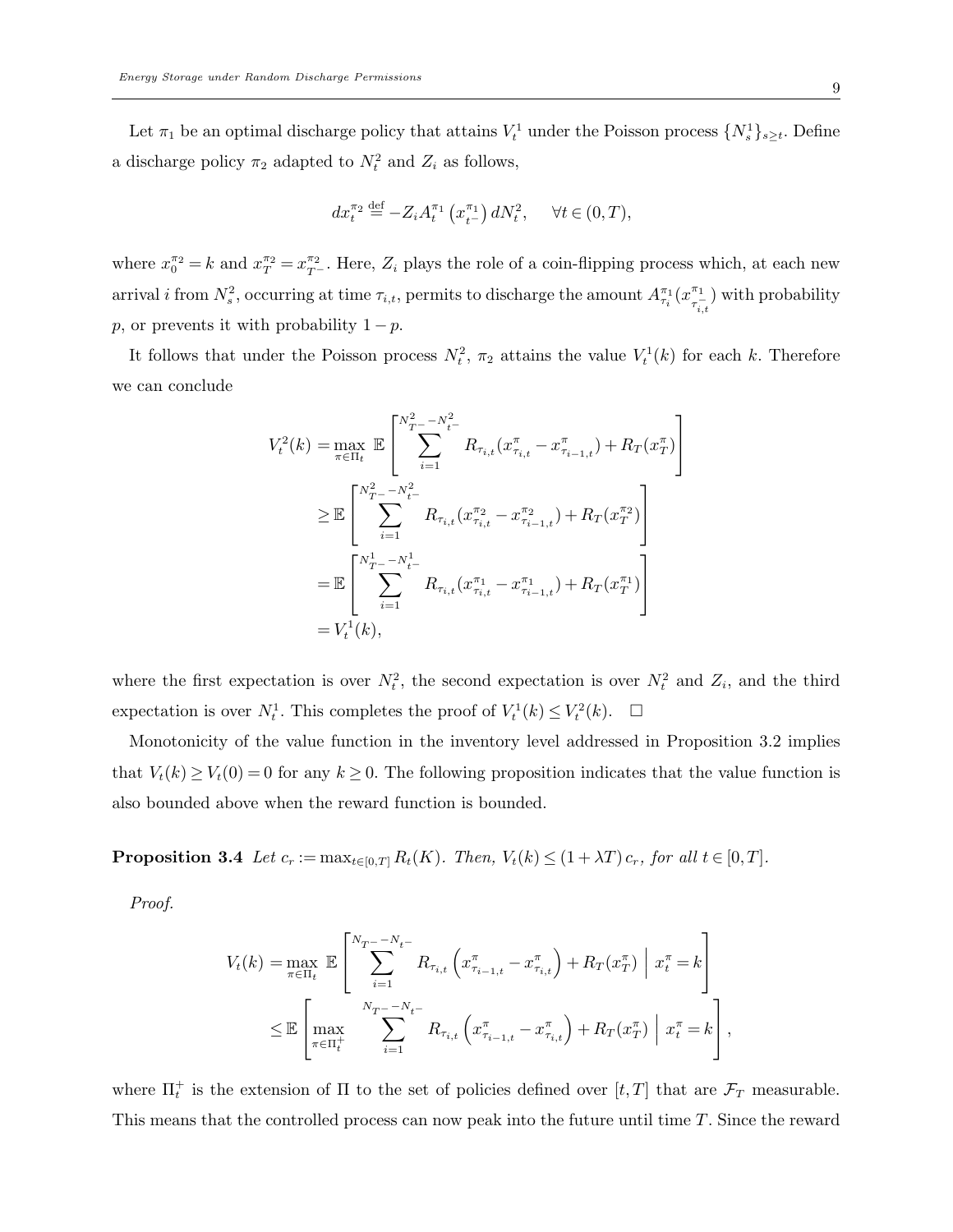function is bounded, we have  $R_{\tau_{i,t}}\left(x_{\tau_{i-1,t}}^{\pi}-x_{\tau_{i,t}}^{\pi}\right) \leq c_r$  almost surely (a.s.), for all  $i=1,\cdots,N_{T^-}-1$  $N_{t-}$  and  $R_{\tau_{i,t}}(x_T) \leq c_r$  a.s. Therefore, we have

$$
V_t(k) \leq \mathbb{E}\left[\max_{\pi \in \Pi_t^+} c_r (N_{T^-} - N_{t^-} + 1) \middle| x_t = k\right] = c_r (\lambda (T - t) + 1) \leq c_r (\lambda T + 1).
$$

This completes the proof.  $\square$ 

Next, we establish the concavity of the value function given that the reward functions  $R_t$  are concave in the inventory level. The proof of Proposition 3.5 is given in Appendix A.

#### **Proposition 3.5** For any time  $t \in [0, T]$ , the value function  $V_t(k)$  is concave in k.

The concavity of the value function  $V_t(k)$  in the inventory level k implies the continuity of  $V_t(k)$  in k on [0,K], e.g., see Corollary 2.37 in Rockafellar and Wets (1998). In fact since [0,K] is a nonempty closed and bounded subset of  $\mathbb{R}$ ,  $V_t(k)$  is uniformly continuous in k. The following proposition addresses the continuity of the value function in t. We provide a proof of Proposition 3.6 in Appendix A.

#### **Proposition 3.6** For any inventory level k,  $V_t(k)$  is uniformly continuous in t.

In the following section, we derive the system of partial differential equations that will be satisfied by the value function  $V_t(k)$ . This equation is the building block of our computational scheme to derive an optimal policy.

#### 4. Computational Scheme

For any reward function  $R_t(\cdot)$ , the value function  $V_t(k)$  can be computed using the Euler scheme (e.g., see Judd (1998), Kushner and Dupuis (2001)) over a time grid with the following difference equation

$$
V_{t+\delta t}(k) \approx V_t(k) + \delta t \frac{\partial V_t(k)}{\partial t}.
$$
\n(8)

The dynamic programming equation (5) for our control problem leads us to the computation of  $\frac{\partial V_t(k)}{\partial t}$ .

Proposition 4.1 The derivative of the value function with respect to time equals

$$
\frac{\partial V_t(k)}{\partial t} = \lambda \left( V_t(k) - \max_{a \in \mathcal{A}_k} (R_t(a) + V_t(k-a)) \right),\tag{9}
$$

where  $\lambda$  is the constant intensity of the discharge permissions arrival process.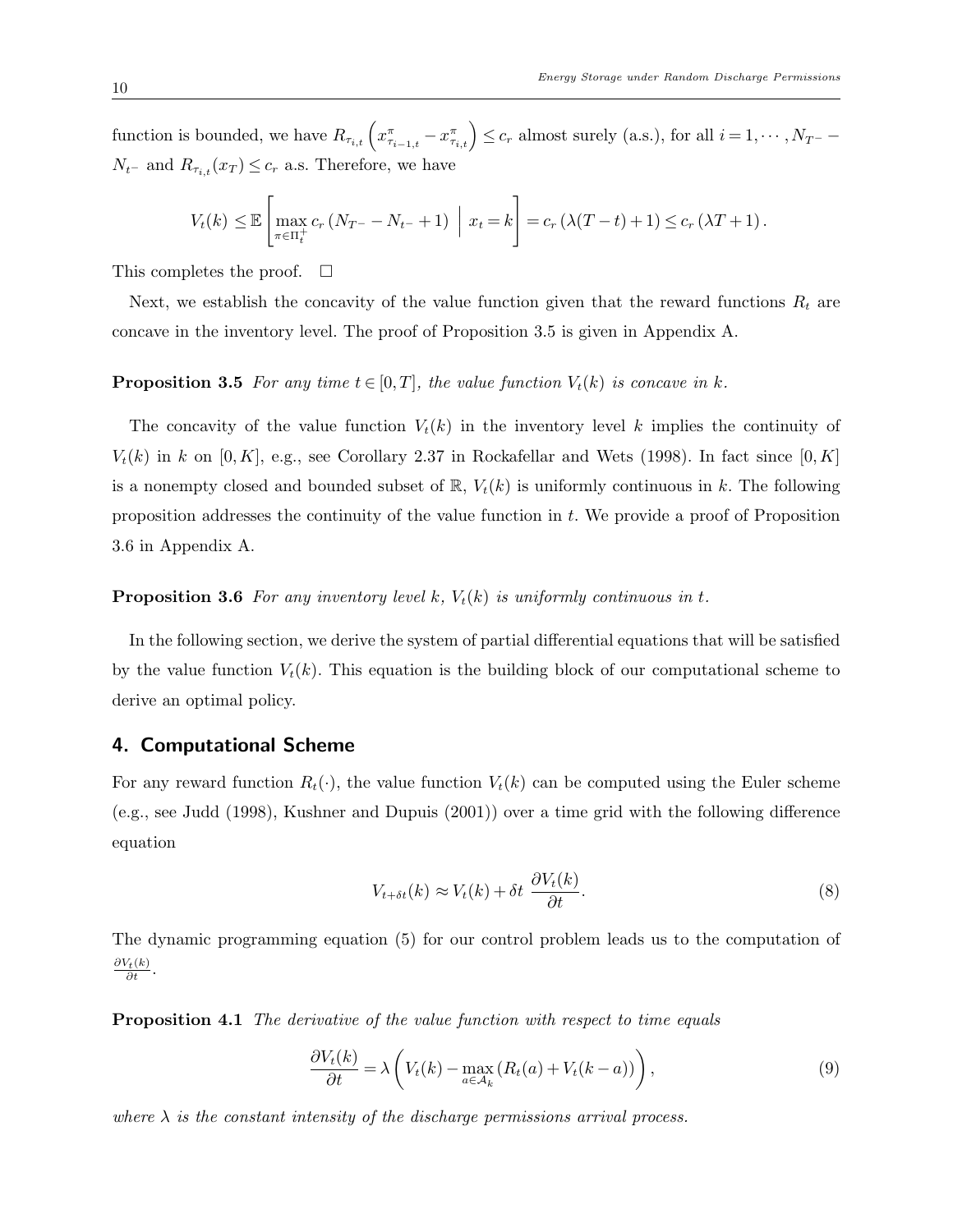*Proof.* Consider the time interval  $[t-\delta t,t)$ , where  $\delta t > 0$  is a small real. Denote  $A \stackrel{\text{def}}{=} {\{\tau_{1,t-\delta t} > t\}}$ ,  $B \stackrel{\text{def}}{=} \{\tau_{1,t-\delta t} \leq t, \tau_{2,t-\delta t} > t\},\$ and  $C \stackrel{\text{def}}{=} (A \cup B)^c$ . By the dynamic programming principle the value function  $V_t$  satisfies

$$
V_{t-\delta t}(k) = \mathbb{E}\left[V_t(k) \cdot 1_A + X_B \cdot 1_B + X_C \cdot 1_C\right],
$$

where  $X_B \stackrel{\text{def}}{=} R_{\tau_{1,t-\delta t}}(a_{\tau_{1,t-\delta t}}(k)) + V_t(k-a_{\tau_{1,t-\delta t}}(k))$  and where  $X_C$  is a bounded random variable due to the fact that the rewards are bounded. Here,  $a_{\tau_{1,t-\delta t}}(k)$  is defined as in (6) at time  $\tau_{1,t-\delta t}$ . The events A, B, C are  $\mathcal{F}_t$ -measurable.

The definitions of the events yield  $Pr(A) = e^{-\lambda \delta t}$ ,  $Pr(B) = \lambda \delta t e^{-\lambda \delta t}$ , and  $Pr(C) = o(\delta t)$ . Hence,

$$
V_{t-\delta t}(k) = V_t(k)Pr(A) + \mathbb{E}[X_B|B]Pr(B) + \mathbb{E}[X_C|C]Pr(C)
$$
  
= 
$$
V_t(k)e^{-\lambda\delta t} + \mathbb{E}[X_B|B]\lambda\delta te^{-\lambda\delta t} + \mathbb{E}[X_C|C]o(\delta t).
$$

Using this equality, we have

$$
\frac{\partial V_t(k)}{\partial t} = \lim_{\delta t \to 0} \frac{V_t(k) - V_{t-\delta t}(k)}{\delta t}
$$
\n
$$
= \lim_{\delta t \to 0} \frac{(1 - e^{-\lambda \delta t})V_t(k) - \mathbb{E}[X_B|B] \lambda \delta t e^{-\lambda \delta t} - \mathbb{E}[X_C|C]o(\delta t)}{\delta t}
$$
\n
$$
= \lambda V_t(k) - \lambda \lim_{\delta t \to 0} \mathbb{E}[X_B|B].
$$
\n(10)

Using Proposition 3.4, for every instance  $\tau_{1,t-\delta t}(\omega) \in [t-\delta t,t]$  we have

$$
|X_B(\omega)| = |R_{\tau_{1,t-\delta t}(\omega)}(a_{\tau_{1,t-\delta t}(\omega)}(k)) + V_t(k - a_{\tau_{1,t-\delta t}(\omega)}(k))| \leq c_r + (1 + \lambda T)c_r.
$$

The bounded convergence theorem for expectations (e.g., see Cinlar (2011)) implies that the limit and the expectation in equation (10) can be interchanged. Therefore

$$
\lim_{\delta t \to 0} \mathbb{E}\left[X_B \mid B\right] = \lim_{\delta t \to 0} \mathbb{E}\left[R_\nu(a_\nu + V_t(k - a_\nu(k))\right] = \mathbb{E}\left[\lim_{\delta t \to 0} \left\{R_\nu(a_\nu + V_t(k - a_\nu(k))\right\}\right] \tag{11}
$$

where  $\nu$  has the distribution of  $\tau_{1,t-\delta t}$  given B.

For any instance  $\nu(\omega) \in [t - \delta t, t]$ , we have

$$
\lim_{\delta t \to 0} \left\{ R_{\nu(\omega)}(a_{\nu(\omega)}(k)) + V_t(k - a_{\nu(\omega)}(k)) \right\}
$$
\n
$$
= \lim_{\delta t \to 0} \left\{ R_{\nu(\omega)}(a_{\nu(\omega)}(k)) + V_{\nu(\omega)}(k - a_{\nu(\omega)}(k)) - V_{\nu(\omega)}(k - a_{\nu(\omega)}(k)) \right\} + V_t(k - a_{\nu(\omega)}(k)) \right\}
$$
\n
$$
= \lim_{\delta t \to 0} \left\{ R_{\nu(\omega)}(a_{\nu(\omega)}(k)) + V_{\nu(\omega)}(k - a_{\nu(\omega)}(k)) \right\} - \lim_{\delta t \to 0} \left\{ V_{\nu(\omega)}(k - a_{\nu(\omega)}(k)) - V_t(k - a_{\nu(\omega)}(k)) \right\}
$$
\n
$$
= \lim_{\delta t \to 0} \left\{ \max_{a \in A_k} \left( R_{\nu(\omega)}(a) + V_{\nu(\omega)}(k - a) \right) \right\} - \lim_{\delta t \to 0} \left\{ V_{\nu(\omega)}(k - a_{\nu(\omega)}(k)) - V_t(k - a_{\nu(\omega)}(k)) \right\}.
$$
\n(12)

According to Proposition 3.6, the value function  $V_t(k)$  is uniformly continuous in t on  $\mathcal{A}_k \cap [0, K]$ . In addition, as  $\delta t \to 0$ ,  $\nu \to t$  almost surely. Therefore, for any  $a \in \mathcal{A}_k \cap [0, K]$  and the instance  $\nu(\omega) \in [t - \delta t, t]$  we have

$$
\lim_{\delta t \to 0} V_{\nu(\omega)}(k-a) = \lim_{\nu(\omega) \to t} V_{\nu(\omega)}(k-a) = V_t(k-a).
$$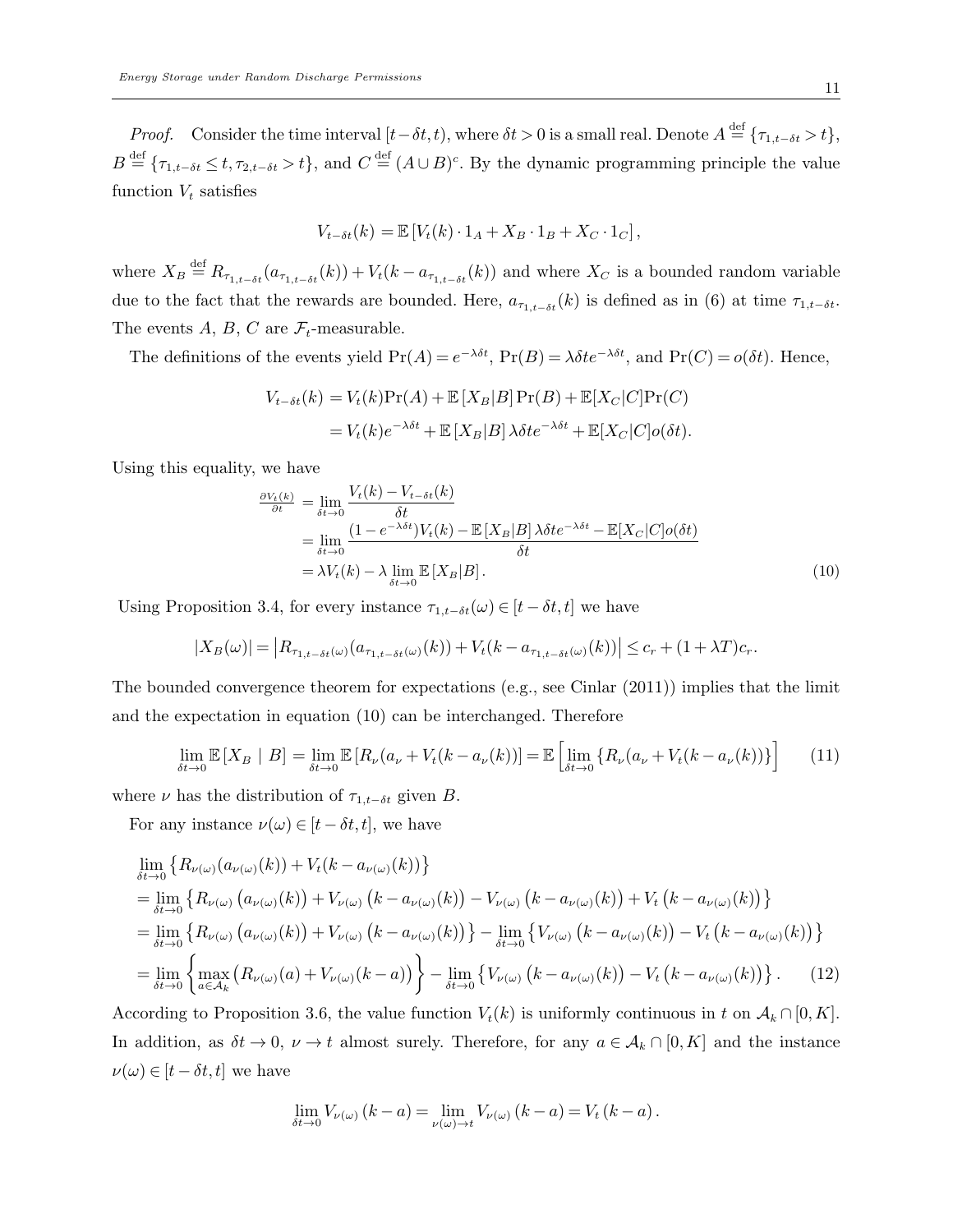In particular, for  $a = a_{\nu(\omega)}(k)$ , this equation yields

$$
\lim_{\delta t \to 0} \left\{ V_{\nu(\omega)} \left( k - a_{\nu(\omega)}(k) \right) - V_t \left( k - a_{\nu(\omega)}(k) \right) \right\} = 0. \tag{13}
$$

At the same time, since the objective function is uniformly continuous in t,  $R_{\nu(\omega)}(a)+V_{\nu(\omega)}(k-a)$ epi-converges to  $R_t(a) + V_t(k-a)$  as  $\delta t \to 0$  by Theorem 7.15 of Rockafellar and Wets (1998). Therefore, Theorem 7.33 of Rockafellar and Wets (1998) implies that

$$
\lim_{\delta t \to 0} \left\{ \max_{a \in \mathcal{A}_k} \left( R_{\nu(\omega)}(a) + V_{\nu(\omega)}(k-a) \right) \right\} = \max_{a \in \mathcal{A}_k} \left( R_t(a) + V_t(k-a) \right). \tag{14}
$$

We note that equality  $(14)$  could also be derived by Theorem 2.1 of Fiacco (1974) using the uniform continuity of  $V_t(k)$  in t and the continuity of the value function and the reward function in k.

Using equations (13) and (14) in equation (12) and subsequently in equation (11) follows that

$$
\lim_{\delta t \to 0} \mathbb{E}\left[X_B \mid B\right] = \mathbb{E}\left[\lim_{\delta t \to 0} \left\{ R_{\nu(\omega)}(a_{\nu(\omega)}(k)) + V_t(k - a_{\nu(\omega)}(k)) \right\} \right] = \max_{a \in \mathcal{A}_k} \left( R_t(a) + V_t(k - a) \right).
$$

This equation along with (10) completes the proof.  $\Box$ 

Using Proposition 4.1 in the Euler scheme, for small  $\delta t > 0$ , we have

$$
V_{t-\delta t}(k) \approx V_t(k) - \delta t \frac{\partial V_t(k)}{\partial t}
$$
  
=  $V_t(k) - \delta t \lambda \left( V_t(k) - \max_{a \in \mathcal{A}_k} (R_t(a) + V_t(k-a)) \right).$ 

Therefore,

$$
V_{t-\delta t}(k) = (1 - \lambda \delta t) V_t(k) + \lambda \delta t \max_{a \in \mathcal{A}_k} (R_t(a) + V_t(k-a)). \tag{15}
$$

This difference equation along with the boundary conditions  $V_t(0) = 0$  and  $V_T(k) = R_T(k)$  specifies the value function  $V_t(k)$  for all  $0 \le k \le K$  and  $0 \le t \le T$ . The optimal discharge amounts  $a_t(k)$ are then determined from (6) along with the boundary conditions  $a_t(0) = 0$ , for all  $0 \le t \le T$ , and  $a_T(k) = k$ , for all  $0 \le k \le K$ . Note that since both the reward functions  $R_t$  and optimal value functions  $V_t$  are concave and the set of admissible discharges  $A_k$  is convex, (15) involves solving convex optimization problems.

Below, we prove that the partial derivative is monotone in the inventory level.

**Corollary 4.1** Suppose that the feasible action sets  $A_k$  as functions of the inventory level k are such that  $k_1 \leq k_2$  yields  $\mathcal{A}_{k_1} \subseteq \mathcal{A}_{k_2}$ . Then,  $\frac{\partial V_t(k)}{\partial t}$  is decreasing in k.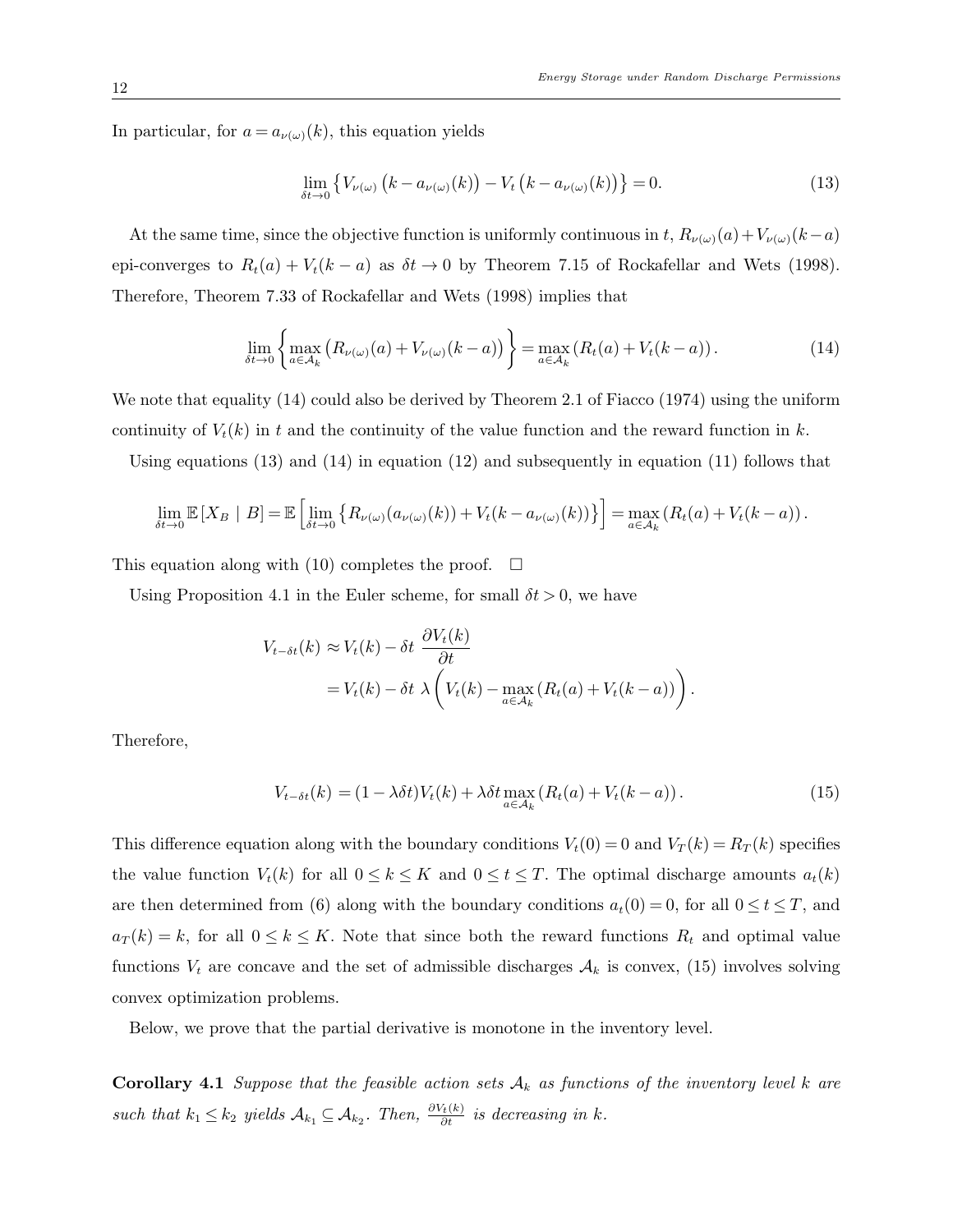*Proof.* Let  $k_1$  and  $k_2$  be two inventory levels where  $k_1 \leq k_2$ . Therefore, the monotonicity of feasible action sets implies that  $a_t(k_1) \in \mathcal{A}_{k_1} \subseteq \mathcal{A}_{k_2}$ . This along with equation (9) imply that for  $\lambda > 0$ ,

$$
\frac{\partial V_t(k_2)}{\partial t} = \lambda \left( V_t(k_2) - \max_{a \in A_{k_2}} (R_t(a) + V_t(k_2 - a)) \right) \n\leq \lambda \left( V_t(k_2) - \{ R_t (a_t(k_1)) + V_t (k_2 - a_t(k_1)) \} \right).
$$
\n(16)

In addition, the concavity of the value function  $V_t$  in the inventory level established in Proposition 3.5 implies that it has decreasing differences. Hence,

$$
V_t(k_2) - V_t(k_1) \le V_t(k_2 - a_t(k_1)) - V_t(k_1 - a_t(k_1)),
$$
  
\n
$$
\Rightarrow V_t(k_2) - V_t(k_2 - a_t(k_1)) \le V_t(k_1) - V_t(k_1 - a_t(k_1)).
$$
\n(17)

It then follows from inequality (17) in (16) that

$$
\frac{\partial V_t(k_2)}{\partial t} \leq \lambda \left( V_t(k_2) - R_t(a_t(k_1)) - V_t(k_2 - a_t(k_1)) \right) \tag{18}
$$
\n
$$
\leq \lambda \left( V_t(k_1) - R_t(a_t(k_1)) - V_t(k_1 - a_t(k_1)) \right) \tag{18}
$$
\n
$$
= \lambda \left( V_t(k_1) - \max_{a \in \mathcal{A}_{k_1}} \left( R_t(a) + V_t(k_1 - a) \right) \right) = \frac{\partial V_t(k_1)}{\partial t},
$$

which shows the result.  $\square$ 

In the next section, we provide some insights of the structure of the optimal discharge actions.

## 5. Structure of the Optimal Policy

This section is devoted to addressing some properties of  $a_t(k)$ , defined in (6), and of the inventory process  $x^{\pi}$ . Three fundamental properties are established: (i) the optimal discharged amount is nondecreasing in the inventory level, (ii) the optimal inventory trajectory over  $[0, T]$  is nondecreasing in the initial inventory level, and (iii) under mild conditions, the passage of time increases the discharged amounts. Note that property (ii) implicitly bounds how the discharged amounts increase with an increase of the initial inventory level, and therefore complements property (i). We start by establishing a monotonicity result for the optimal discharge amount.

In the following, the set  $\mathcal{A}_k \subseteq \mathbb{R}$  is called ascending in k, if for any  $k_1 \leq k_2$  and any two elements  $(a, b)$  where  $a \in \mathcal{A}_{k_1}$  and  $b \in \mathcal{A}_{k_2}$ , we have  $\min\{a, b\} \in \mathcal{A}_{k_1}$  and  $\max\{a, b\} \in \mathcal{A}_{k_2}$ , see e.g., Heyman and Sobel (2003) or Topkis (1998).

**Proposition 5.1** Let the set  $\mathcal{C} \stackrel{\text{def}}{=} \{(k, a) \in \mathbb{R}^2 : a \in \mathcal{A}_k, k \in [0, K]\}$  be a sublattice of  $\mathbb{R}^2$  and  $\mathcal{A}_k$  be ascending in k on [0, K]. Then, for any  $t \in [0,T]$ ,  $a_t(k)$  is an increasing function of the inventory level k, i.e.,  $k_1 \leq k_2$  implies  $a_t(k_1) \leq a_t(k_2)$ .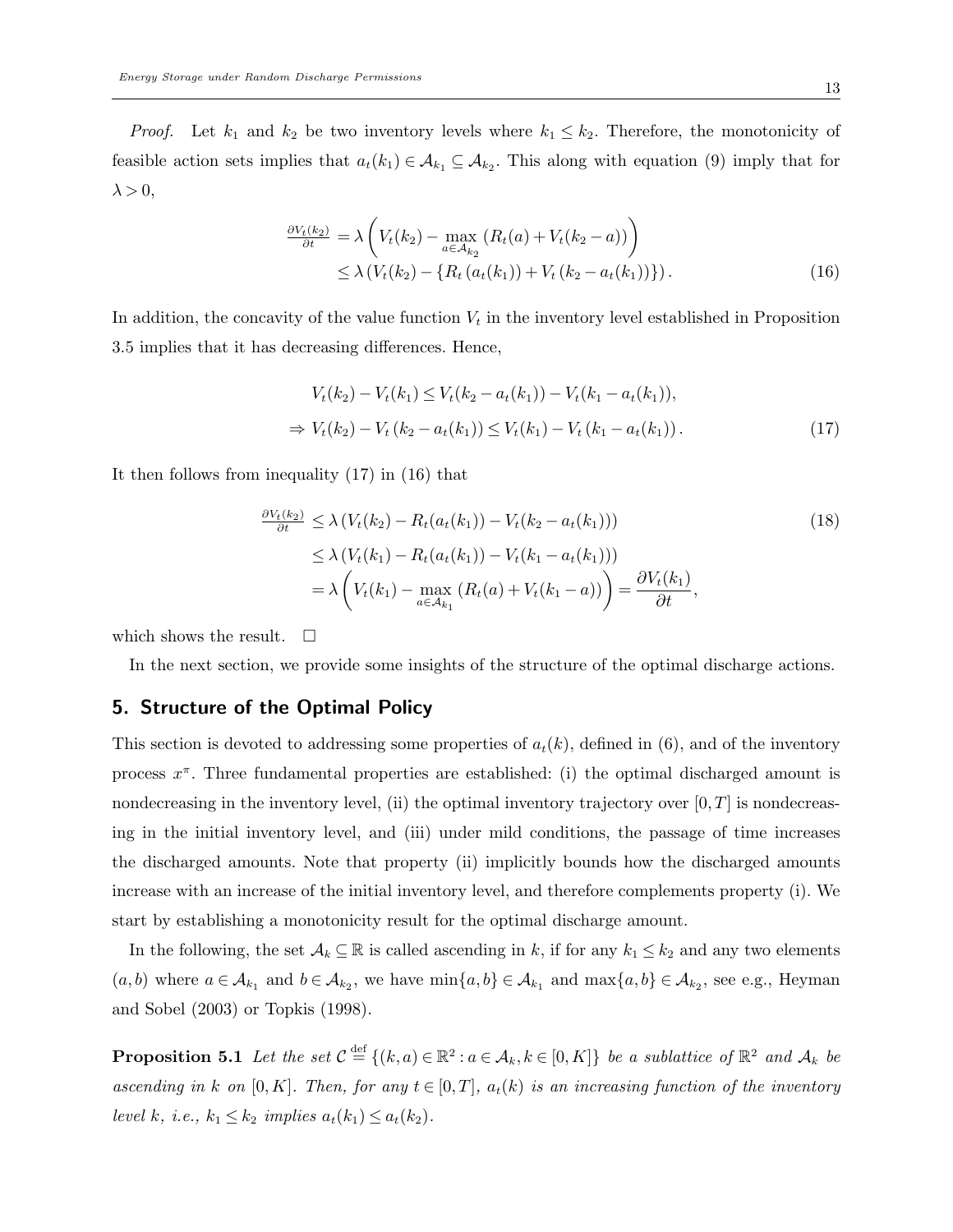*Proof.* The reward function  $R_t$  is a function on  $\mathbb{R}$ , and consequently it is supermodular in a on R. In addition, since the value function  $V_t$  is concave in the inventory level, Lemma 2.6.2 in Topkis (1998) implies that the function  $V_t(k-a)$  is supermodular in  $(k, a)$  on  $\mathbb{R}^2$ . Therefore, the positive linear combination of these two supermodular functions,  $R_t(a) + V_t(k-a)$ , is supermodular in  $(k, a)$ on  $\mathbb{R}^2$ . Since C is a sublattice of  $\mathbb{R}^2$ , and  $\mathcal{A}_k$  is the section of C at k, it follows from Theorem 2.8.2 in Topkis (1998) that the optimal solution set  $\arg\max_{a \in A_k} \{R_t(a) + V_t(k-a)\}\$ is ascending in k on  ${k: \arg \max_{a \in A_k} \{R_t(a) + V_t(k-a)\} \neq \emptyset} = [0, K].$  Therefore, it follows from Theorem 2.8.3 of Topkis (1998) that the smallest element of the optimal solution set,  $a_t(k)$ , is increasing in k.  $\Box$ 

For instance, the set  $\mathcal{A}_k = [0, k]$  is ascending in k on  $[0, K]$  and the set  $\mathcal{C} \stackrel{\text{def}}{=} \{(k, a) \in \mathbb{R}^2 : a \in$  $\mathcal{A}_k, k \in [0, K]$  is a sublattice of  $\mathbb{R}^2$ . In addition,  $\mathcal{A}_k = [0, k]$  has the property assumed in Corollary 4.1 that is  $k_1 \leq k_2$  implies that  $\mathcal{A}_{k_1} \subseteq \mathcal{A}_{k_2}$ .

The following proposition shows that an optimal policy  $\pi$  started at a higher initial inventory level results in an inventory process with higher levels through the entire time horizon.

**Proposition 5.2** Let  $k_1 \leq k_2$ . Denote the inventory processes corresponding to the optimal policy started at states  $k_1$  and  $k_2$  at time  $t = 0$  with  $x_t^1$  and  $x_t^2$ , respectively. Then for all  $t \in [0, T]$ ,  $x_t^1 \leq x_t^2$ .

*Proof.* Let  $\bar{t} := \max\{t : x_s^1 \le x_s^2 \text{ for } 0 \le s \le t\}.$  Suppose by contradiction that  $\bar{t} < T$ . Then,  $\bar{t}$ must be the time of a discharge permission arrival,  $\bar{t} = \tau_{j,0}$  for some j, such that  $x_{\bar{t}}^2 \geq x_{\bar{t}}^1$  and  $x_{\bar{t}}^2 < x_{\bar{t}}^1$ .

Let 
$$
a^1 \in \operatorname{argmax}_{a \in [0, x_{t-1}^1]} \{R_t(a) + V_t(x_{t-}^1 - a)\}
$$
. Therefore,  $x_t^1 = x_{t-}^1 - a^1$  and  

$$
R_t(a^1) + V_t(x_{t-}^1 - a^1) \ge R_t(a) + V_t(x_{t-}^1 - a) \quad \forall a \in [0, x_{t-}^1].
$$

In particular, for  $a = (x_{t-}^1 - x_t^2) \in [0, x_{t-}^1]$  this inequality implies that

$$
R_{t}(a^{1}) + V_{t}\left(x_{t-}^{1} - a^{1}\right) \geq R_{t}\left(x_{t-}^{1} - x_{t}^{2}\right) + V_{t}\left(x_{t-}^{1} - \left(x_{t-}^{1} - x_{t}^{2}\right)\right)
$$

$$
= R_{t}\left(x_{t-}^{1} - x_{t}^{2}\right) + V_{t}\left(x_{t}^{2}\right).
$$
(19)

Let  $a^2$  be the smallest element of the solution set  $\argmax_{a\in[0,x_{t-}^2]} \{R_t(a) + V_t(x_{t-}^2 - a)\}\.$  We have  $x_t^2 = x_{t-}^2 - a^2$  and

$$
R_t\left(a^2\right) + V_t\left(x_{t-}^2 - a^2\right) \ge R_t(a) + V_t\left(x_{t-}^2 - a\right) \quad \forall a \in [0, x_{t-}^2].\tag{20}
$$

Since  $a^2$  is the smallest maximizer, inequality (20) must hold strictly for any  $a < a^2$ . In particular, for  $(x_{t-}^2 - x_t^1) \in [0, x_{t-}^2]$ , it follows from the strict inequality  $x_t^2 < x_t^1$  that  $x_{t-}^2 - x_t^1 < x_{t-}^2 - x_t^2 = a^2$ . Hence,

$$
R_t(a^2) + V_t(x_{t-}^2 - a^2) > R_t(x_{t-}^2 - x_t^1) + V_t(x_{t-}^2 - (x_{t-}^2 - x_t^1))
$$
  
= 
$$
R_t(x_{t-}^2 - x_t^1) + V_t(x_t^1).
$$
 (21)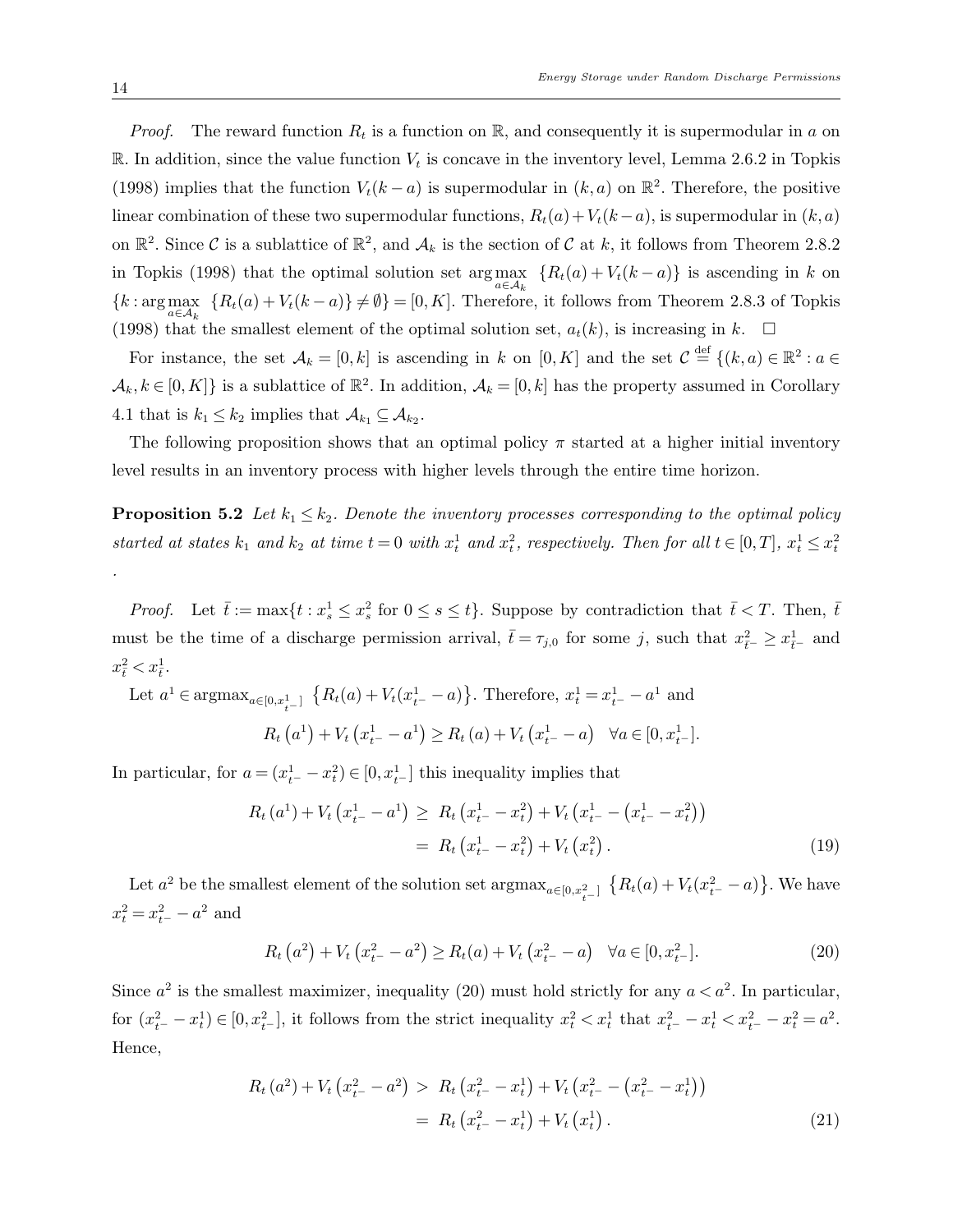By combining inequalities (19) and (21), we arrive at

$$
R_t\left(x_{t-}^1 - x_t^2\right) - R_t\left(a^1\right) \le V_t\left(x_{t-}^1 - a^1\right) - V_t(x_t^2) \tag{22}
$$

$$
= V_t \left( x_t^1 \right) - V_t \left( x_{t^-}^2 - a^2 \right) \tag{23}
$$

$$
\langle R_t (a^2) - R_t (x_{t^-}^2 - x_t^1). \tag{24}
$$

Here inequalities (22) and (24) are rearrangements of inequalities (19) and (21), and the equality (23) comes from the facts that  $x_t^1 = x_{t-}^1 - a^1$  and  $x_t^2 = x_{t-}^2 - a^2$ .

On the other hand, it follows from the concavity of  $R_t$  that it has decreasing differences. Thus,

$$
R_t (x_{t-}^1 - x_t^2) - R_t (a^1) = R_t (a^1 + (a^2 - x_{t-}^2 + x_t^1)) - R_t (a^1)
$$
  
\n
$$
\ge R_t (x_{t-}^2 - x_t^1 + (a^2 - x_{t-}^2 + x_t^1)) - R_t (x_{t-}^2 - x_t^1)
$$
  
\n
$$
= R_t (a^2) - R_t (x_{t-}^2 - x_t^1).
$$

which is in contradiction with inequality (24). Thus the supposition that  $\bar{t} < T$  cannot be true, i.e., for all  $t \in [0, T]$ , we must have  $x_t^1 \leq x_t^2$ .  $\Box$ 

The following proposition discusses the monotonicity of  $a_t(k)$  in t. It shows that as time approaches to the end of horizon, the participating storage unit discharges in larger amounts.

**Proposition 5.3** Suppose that  $\frac{\partial R_t(a)}{\partial t}$  is increasing in a and that the set of admissible actions  $\mathcal{A}_k$ is such that  $k_1 \leq k_2$  yields  $\mathcal{A}_{k_1} \subseteq \mathcal{A}_{k_2}$ . Then for any inventory level k,  $a_t(k)$  is increasing in t, i.e.,  $t_1 < t_2$  yields  $a_{t_1}(k) \le a_{t_2}(k)$ .

*Proof.* Fix k and let  $t_2 > t_1$ . For any  $b < a_{t_1}(k)$ ,  $b \notin \text{argmax}_{a \in A_k} \{R_{t_1}(a) + V_{t_1}(k-a)\}$ . Therefore,

$$
R_{t_1}(b) + V_{t_1}(k - b) < R_{t_1}(a_{t_1}(k)) + V_{t_1}(k - a_{t_1}(k)),
$$
\n
$$
\Rightarrow V_{t_1}(k - b) - V_{t_1}(k - a_{t_1}(k)) < R_{t_1}(a_{t_1}(k)) - R_{t_1}(b). \tag{25}
$$

On the other hand, the assumption that  $\frac{\partial R_{t_2}(a)}{\partial t}$  is increasing in a implies that  $\frac{\partial R_{t_2}(b)}{\partial t} \leq \frac{\partial R_{t_2}(a_{t_1}(k))}{\partial t}$ . Therefore,

$$
R_{t_2}(b) - R_{t_1}(b) \le R_{t_2}(a_{t_1}(k)) - R_{t_1}(a_{t_1}(k)),
$$
  
\n
$$
\Rightarrow R_{t_1}(a_{t_1}(k)) - R_{t_1}(b) \le R_{t_2}(a_{t_1}(k)) - R_{t_2}(b).
$$

Combining the recent inequality in inequality (25) results in

$$
V_{t_1}(k-b) - V_{t_1}(k - a_{t_1}(k)) < R_{t_2}(a_{t_1}(k)) - R_{t_2}(b). \tag{26}
$$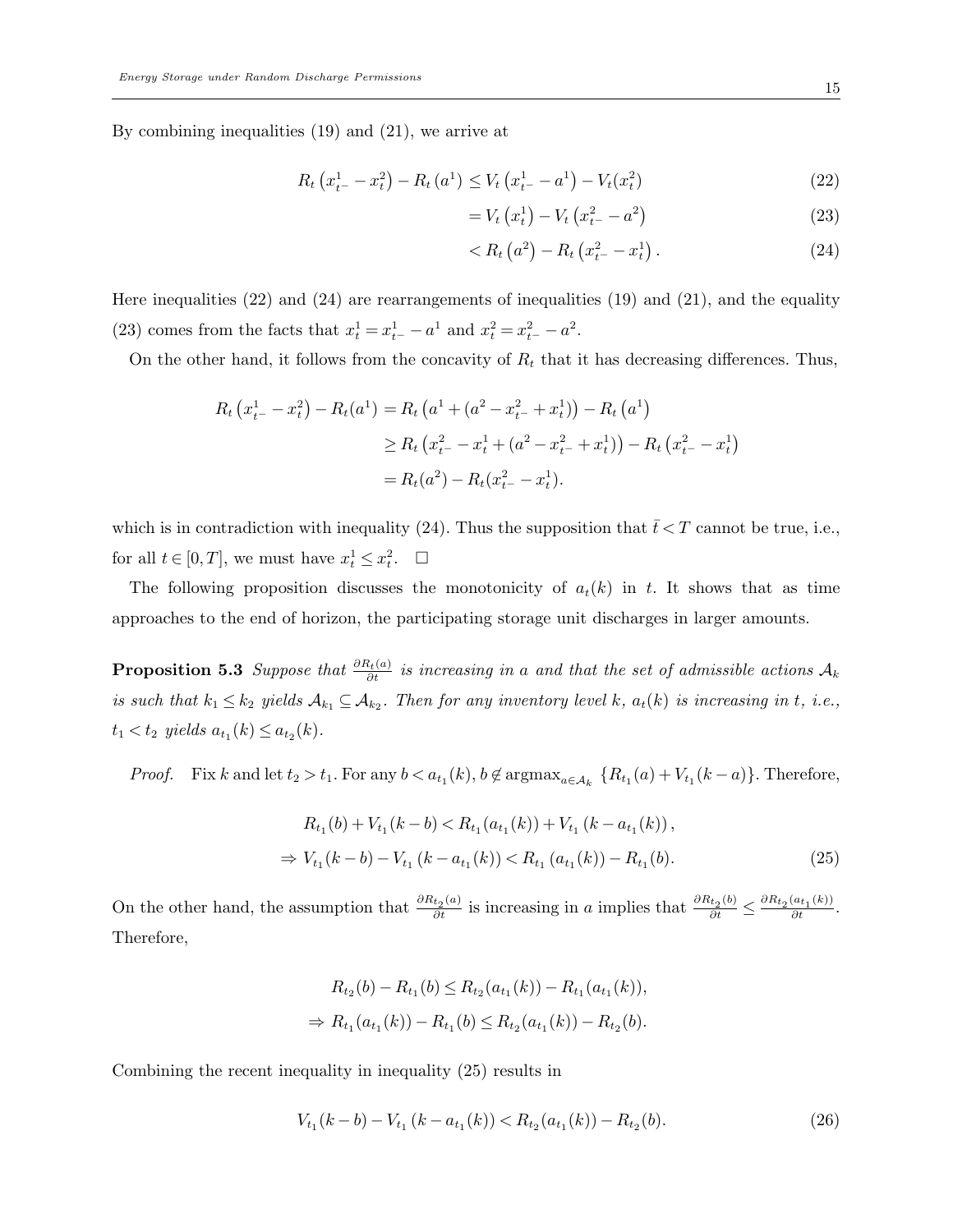According to Corollary 4.1,  $\frac{\partial V_{t_2}(k)}{\partial t}$  is decreasing in k. In particular,  $k - b > k - a_{t_1}(k)$  implies that  $\frac{\partial V_{t_2}(k-b)}{\partial t} \le \frac{\partial V_{t_2}(k-a_{t_1}(k))}{\partial t}$ . Using  $t_2 \ge t_1$ , we have

$$
V_{t_2}(k-b) - V_{t_1}(k-b) \leq V_{t_2}(k-a_{t_1}(k)) - V_{t_1}(k-a_{t_1}(k)).
$$

Using this inequality and inequality (26) we get

$$
V_{t_2}(k - b) - V_{t_2}(k - a_{t_1}(k)) \leq V_{t_1}(k - b) - V_{t_1}(k - a_{t_1}(k))
$$
  
< 
$$
< R_{t_2}(a_{t_1}(k)) - R_{t_2}(b).
$$

A rearrangement of the recent inequality equals

$$
R_{t_2}(b) + V_{t_2}(k - b) < R_{t_2}(a_{t_1}(k)) + V_{t_2}(k - a_{t_1}(k)),
$$

which indicates that  $a_{t_1}(k)$  achieves a superior value for  $R_{t_2}(a) + V_{t_2}(k-a)$  than b. Hence, b cannot be in the solution set  $\arg\max_{a \in A_k} \{R_{t_2}(a) + V_{t_2}(k-a)\}\)$ . Since this is true for any  $b < a_{t_1}(k)$ , we can conclude that  $a_{t_2}(k) \ge a_{t_1}(k)$ .  $\Box$ 

Next we present our computational investigation of the optimal value function and optimal discharge decisions of a storage unit participating in the considered flexible storage deployment program.

#### 6. Numerical Examples

We consider a storage device of capacity  $K = 4$ , participating in the energy storage deployment program in New York City (load zone J in NYISO). The participating storage unit may be called to discharge power at random during peak hours of a day. More precisely, the decisions span the 7am-11pm time period. We assume that no discharge permission is issued during off-peak hours, which is a time when storage owners are likely to charge their storage devices. The value of the stored power at the end of the horizon is assumed to be zero, i.e.,  $R_T(a) = 0$ , for all a.

We assume that the discharge permission events are triggered by the zonal electricity price levels beyond a threshold. The real time 5-min prices over peak hours [7am-11pm] for August 25, 2015 and the threshold price  $50\frac{N}{W}$ Hr <sup>1</sup> is illustrated in Figure 1(a). Given the threshold price level, the discharge permission event is triggered 100 times on August 25, 2015, which is the highest number of realized discharge permission arrivals per day in August 2015. These discharge permission time slots correspond to the times specified by the solid red line in Figure  $1(a)$ . For a given price threshold, we estimated the daily arrival rate using the real time 5-min prices of peak hours from August 1, 2015 to August 31, 2015. For example, for the threshold price equal to 50[\$/MWHr], the average arrival rate over peak hours is 24.9355 per day. For threshold prices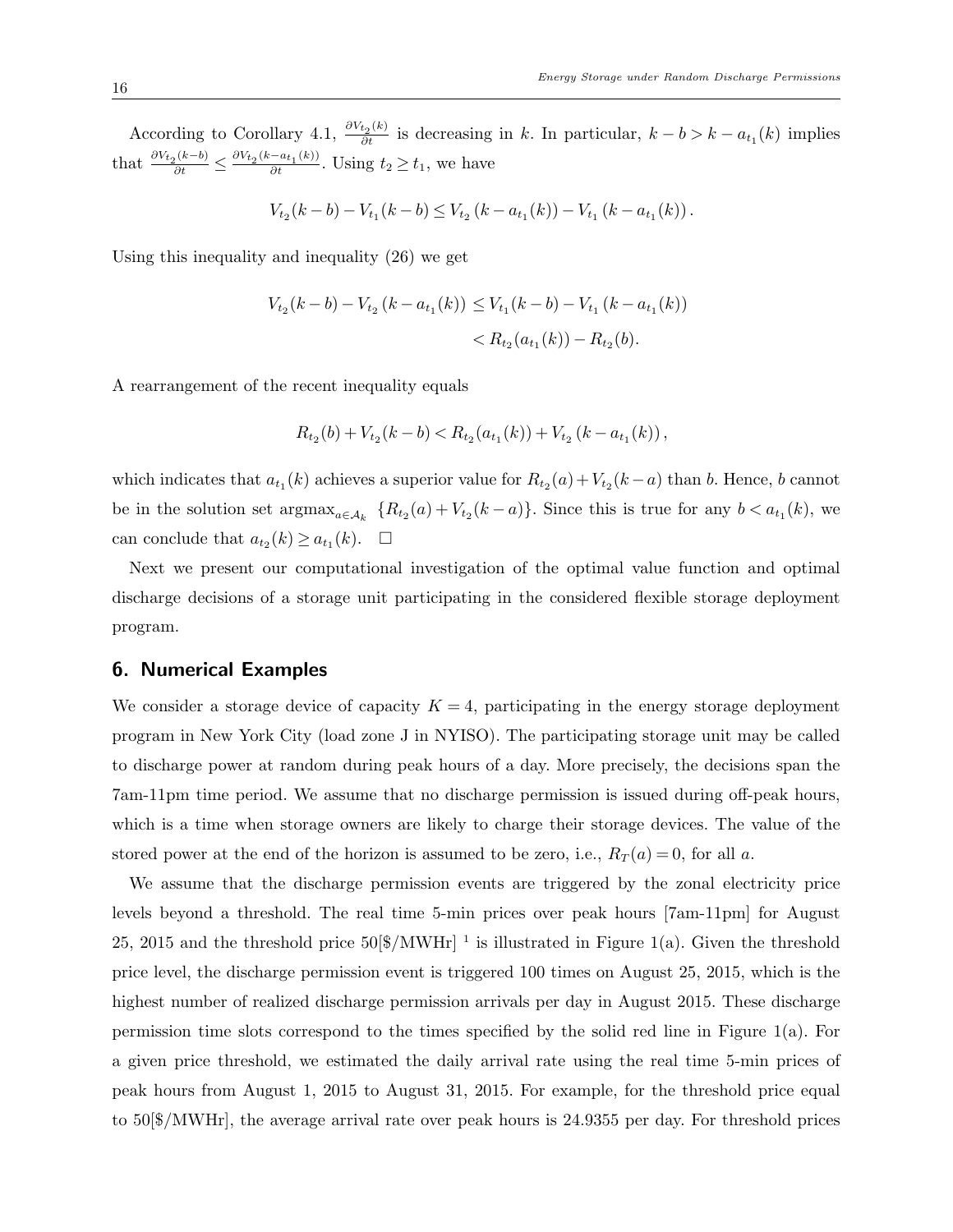

(a) August 25, 2015

(b) average real-time 5-min prices in August 2015

Figure 1 (a) Real time 5-min prices in N.Y.C. zone and the discharge permission times on August 25, 2015. Discharge permission times are indicated by the solid red line. (b) Time-varying reward coefficients, approximated by the mean real time prices in August 2015 in the N.Y.C. zone.

100[\$/MWHr] and 25[\$/MWHr], the discharge permission arrival rates become 4.7742 per day and 144.7742 per day, respectively.

We consider the log reward function  $R_t(a) = \log(1 + p_t a)$  as the reward function for  $t \in [0, T)$ . The average real time hourly electricity price over one month is used as a proxy of the reward coefficient  $p_t$  at every time  $t \in [7 \text{am-11pm}]$ . The average real time hourly price curve for August 2015 is depicted in Figure 1(b).

Figure 2 summarizes the results from the computational scheme in  $\S 4$  with  $\delta t = 5$  min. Here, the permission arrival rate is set to  $\lambda = 24.9355/16 = 1.5585$  per hour and the reward coefficient  $p_t$  at every time t is obtained from the curve in Figure 1(b). The left plot illustrates the value function and the right plot depicts the optimal actions  $a_t(k)$ . The left plot confirms the results in §3 on the concavity of the value function in the inventory level  $k$  and its monotonicity in the inventory level k and time t. The right plot also illustrates the structures analyzed in §5 that the discharge amount  $a_t(k)$  is increasing in the inventory level k.

Next we investigate the structure of the value function and actions for the log reward function, as the discharge permission arrival rate  $\lambda$  increases. The arrival rate is an important parameter that can be controlled by the utility. The analysis for the inventory level  $k = 2$  and for four values of  $\lambda$ , namely  $\lambda = \lambda_0$ ,  $\lambda = 3\lambda_0$ ,  $\lambda = 6\lambda_0$ , and  $\lambda = 10\lambda_0$ , is reported in Figure 3. The left plot depicts the value function  $V_t(2)$ , which increases with the arrival rate  $\lambda$ . This observation is consistent with Proposition 3.3.

Figure 3(b) shows the optimal discharge amounts  $a_t(2)$  for the four values of discharge permission rates. As the curve corresponding to  $\lambda = \lambda_0$  indicates,  $a_t(2)$  is nonzero even at times closer to the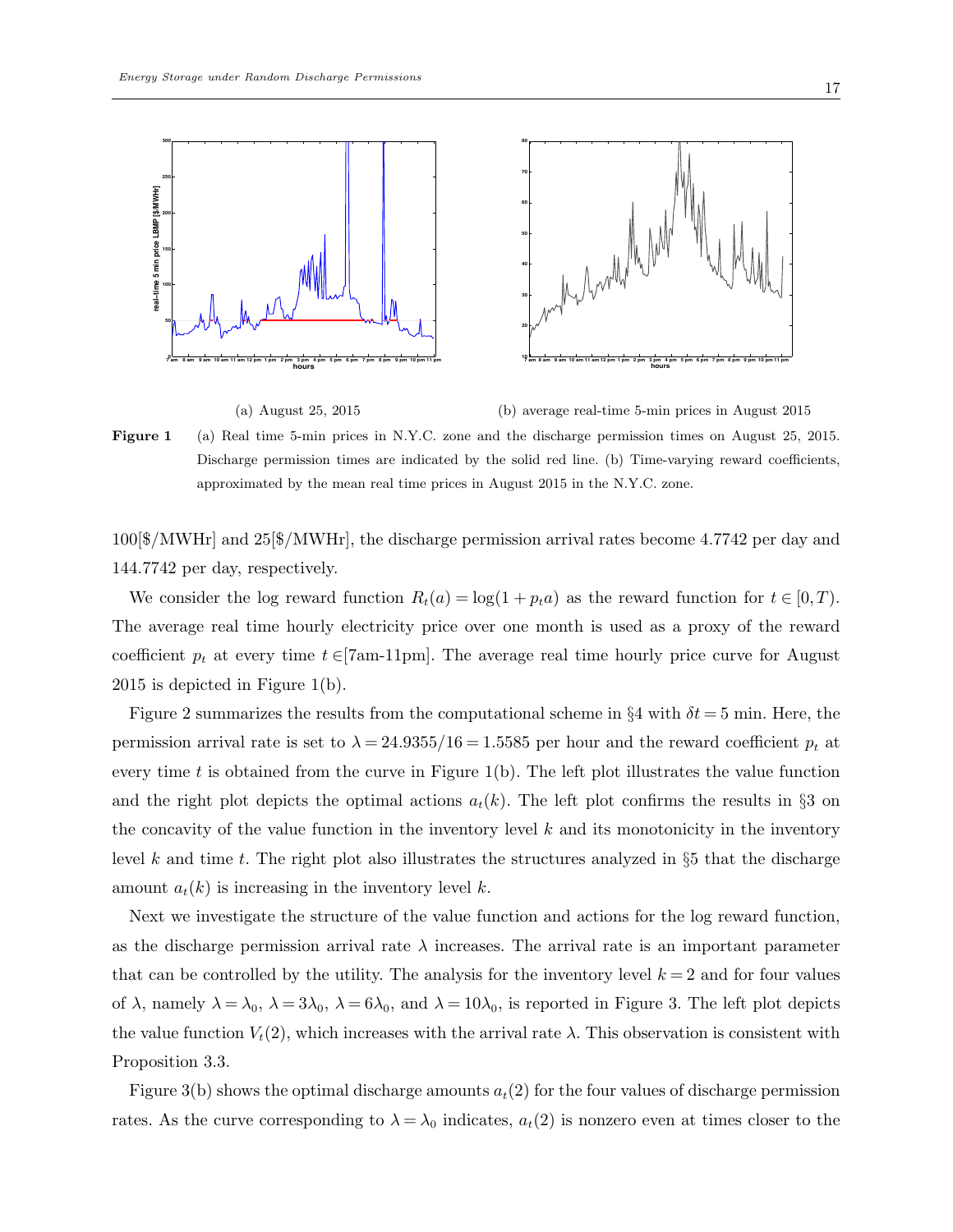

beginning of the time horizon. When the expectation for having more discharge permissions is low, which corresponds to a smaller rate  $\lambda$ , the storage owner uses any given opportunity to discharge even if the time does not correspond to the best reward value. As the discharge permission rate increases, the optimal action is to discharge more patiently and in larger amounts when the end of time horizon is approached.



**Figure 3** Sensitivity of the optimal value function and optimal actions to  $\lambda$  for inventory level  $k = 2$ . Here,  $\lambda_0 = 1.5585.$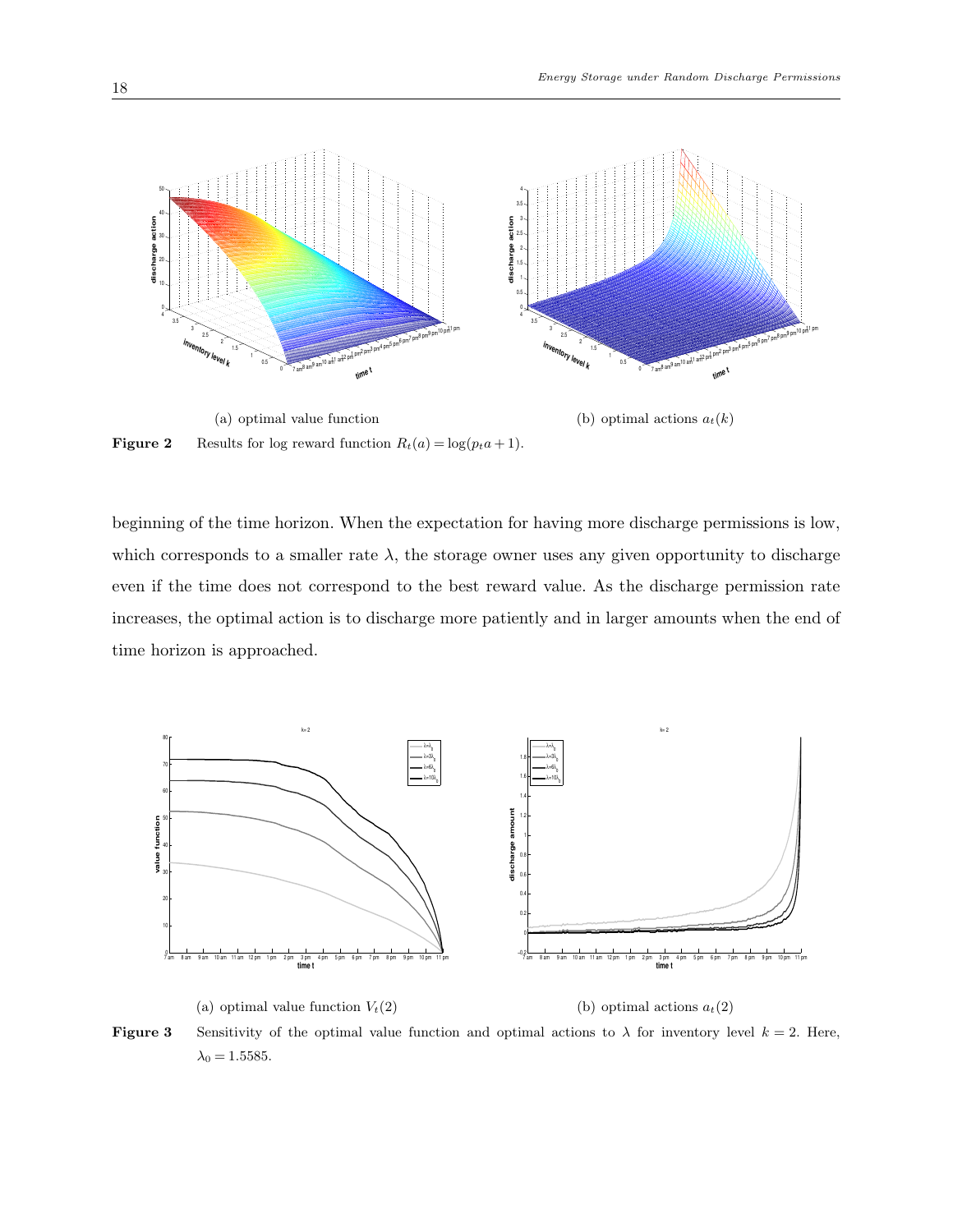## 7. Conclusion and Discussion

In this paper, we develop a novel approach to allow individual energy storage owners and developers to inject electricity to the grid without participating in the wholesale electricity market, dealing with the bidding process, and bearing the risk of commitments. Unlike models studied in the literature on storage operation optimization, the framework in this paper has the unique feature that neither the utility nor the storage owner need to commit in advance to buying or selling electricity.

In this model, electric utilities or load serving entities communicate a need for this flexible capacity. The participating storage resource receives discharge permissions that arrive randomly at a certain rate. The storage unit has then the option to either discharge some of the stored electricity or to wait for potential future discharge permissions which however may not materialize. The concavity of the reward function in the discharged quantity makes it more profitable to release energy more often and in smaller amounts, but there is uncertainty on the number of permissions to be received within the time window. The discharge permissions could be triggered by spikes in the demand or electricity price, or other driving factors.

The results established in this paper have immediate relevance for both energy storage owners as well as electricity distribution companies, energy policy makers, and contract underwriters. The computed optimal discharge policy can be used by the storage owners to obtain a more precise valuation of the energy storage unit and support their investment decisions. In addition, the derivation of the optimal discharge policy as well as the structural properties of the storage owner's value function and optimal discharge policies allow the utilities or other entities involved in the contract to predict the response behavior of the storage controllers and better design the details of the program. Also, the results can be used to better understand the economic value of this program among developers and if needed design alternative incentives.

Our results imply that this model is an interesting framework for further research and applications in the efficient energy storage deployment. While our focus in this paper was on simple Poisson arrival model with deterministic reward curve, extending our work to more complicated models in which the arrival rate is time-varying, the reward function is also random, or each discharge permission communication includes a set of real-time constraints would also be of interest.

Finally, several possible extensions of the framework proposed in this paper are sketched below.

#### 7.1. Disaggregation of Discharge Permissions

The expected behavior of discharge amounts observed here for different values of  $\lambda$  suggests that it is better for the utility company to make n contracts with smaller permission rates  $\lambda$  than entering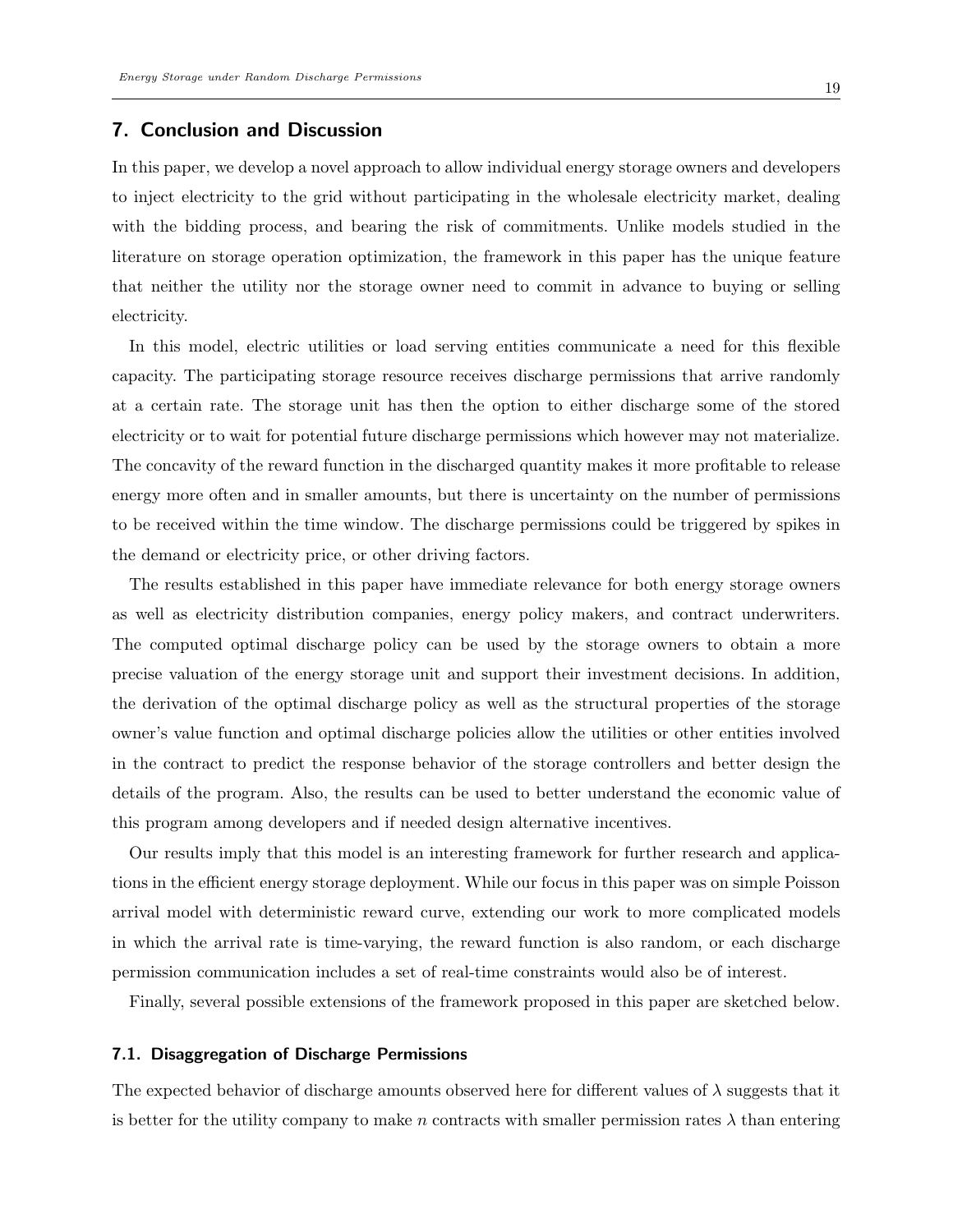in one contract where the agreed permission rate equals  $n\lambda$ . Since in the first case, when the utility company needs electricity and thus communicates discharge permissions to the  $n$  participating storage units, they will all discharge some nonzero amount and collectively they inject  $\sum_{i=1}^{n} a_t(k_i)$ to the network, assuming that they follow the optimal policy. While in the latter case, the storage unit is likely not to discharge and to wait for the permission times with higher rewards which are likely to come.

In addition, it is noteworthy to observe that if permissions sent at a rate  $\lambda$  to a certain area were assigned with probability  $p_j$  to a storage resource j within that area, then the input process seen by resource j is again Poisson, with rate  $p_j \lambda$ . Hence, the mathematical treatment of the one-storage resource presented in this paper can be seen as a fundamental building block for the coordination of multiple storage resources.

#### 7.2. Advance Notice on the Number of Discharge Permissions

A close model to the scheme presented in this paper is when the number of discharge permissions is declared to be  $N_{T^-} = n$  in advance at time  $t = 0$ , before the n discharge permissions arrive during the day at random times. Assuming that the number of permissions follows a Poisson distribution with rate  $\lambda T$ , the advance notice on the exact number of discharge permissions per day increases the expected value of the contract for the storage owner. This is formalized in the following proposition, along with some quantitative results. Recall that the joint distribution of  $\tau_{1,0},\cdots,\tau_{n,0}$  conditioned on the event  $N_{T^-}=n$  coincides with the joint distribution of  $u_1,\cdots,u_n$ , where the growing sequence  $u_1 < \cdots < u_n$  is a re-arrangement of a sequence of independent random variables which are uniformly distributed on  $[0, T)$ .

**Proposition 7.1** Let  $V_0^+(k,n)$  denote the optimal value function at time  $t=0$  when it is known that n arrivals occur, that is,

$$
V_0^+(k,n) = \max_{x \in \mathcal{X}_0^+} \mathbb{E}\left[\sum_{i=1}^{N_{T^-}} R_{\tau_{i,0}}\left(x_{\tau_{i-1,0}} - x_{\tau_{i,0}}\right) + R_T(x_T)\middle|\ x_t = k,\ N_{T^-} = n\right],
$$

where the controlled inventory process  $x_t$  is now measurable with respect to  $\sigma({N_s : 0 \le s \le t} \cup$  $\{N_{T^{-}}\}\.$ 

Then

1.  $V_0(k) \leq \mathbb{E}\left[V_0^+(k, N_{T-})\right]$ , where the expectation is over  $N_{T-}$  which follows a Poisson distribution with parameter  $\lambda T$ . Recall that  $V_0(k)$  is defined as in (1).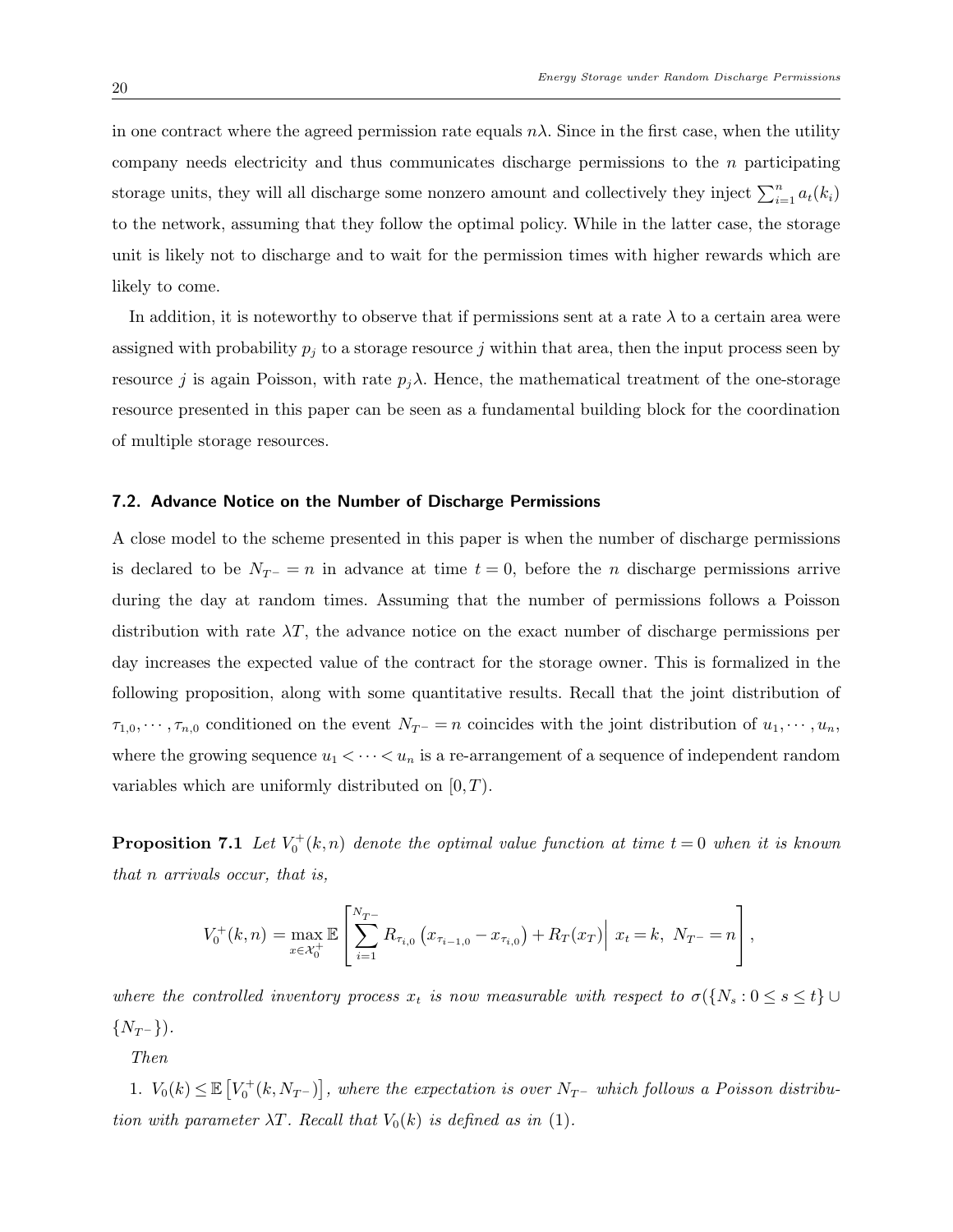2. The value function  $V_t^+(k,n)$  for  $k \in [0,K]$  and  $n = 0,1,...$  is described by the recurrence relations

$$
V_t^+(k,0) = R_T(k),
$$
  
\n
$$
V_t^+(k,n) = \mathbb{E}_{\tau_{1,t}} \left[ \max_{a \in \mathcal{A}_k} \left\{ R_{\tau_{1,t}}(a) + V_{\tau_{1,t}}^+(k-a, n-1) \right\} \mid N_{T^-} - N_{t^-} = n \right], \quad \text{for } n \ge 1,
$$

where  $\tau_{1,t}$ , given  $N_{T^-} - N_{t^-} = n$ , is  $\tau_{1,t} = t + (T-t)B$ , where the random variable B is distributed as

$$
\Pr(B \ge u) = (1 - u)^n \quad \text{for } 0 \le u \le 1.
$$

3. There exists a (time-varying) Markov policy  $\{A_s^{\pi}(k,n)\}_{t\leq s\leq T}$  attaining  $V_t^+(k,n)$ , which only depends on the inventory level k and the count arrivals-to-come n.

Proof. The first part is established by observing that

$$
V_{0}(k) = \max_{x \in \mathcal{X}_{t}^{+}} \mathbb{E} \left[ \sum_{i=1}^{N_{T^{-}}} R_{\tau_{i,t}} \left( x_{\tau_{i-1,t}}^{\pi} - x_{\tau_{i,t}}^{\pi} \right) + R_{T} \left( x_{T}^{\pi} \right) \middle| x_{t}^{\pi} = k \right]
$$
  
\n
$$
= \max_{x \in \mathcal{X}_{t}^{+}} \mathbb{E}_{N_{T^{-}}} \left[ \mathbb{E}_{\tau_{1,t}, \dots, \tau_{n,t}} \left[ \sum_{i=1}^{n} R_{\tau_{i,t}} \left( x_{\tau_{i-1,t}}^{\pi} - x_{\tau_{i,t}}^{\pi} \right) + R_{T} \left( x_{T}^{\pi} \right) \middle| x_{t}^{\pi} = k, N_{T^{-}} = n \right] \right]
$$
  
\n
$$
\leq \mathbb{E}_{N_{T^{-}}} \left[ \max_{x \in \mathcal{X}_{t}^{+}} \mathbb{E}_{\tau_{1,t}, \dots, \tau_{n,t}} \left[ \sum_{i=1}^{n} R_{\tau_{i,t}} \left( x_{\tau_{i-1,t}}^{\pi} - x_{\tau_{i,t}}^{\pi} \right) + R_{T} \left( x_{T}^{\pi} \right) \middle| x_{t}^{\pi} = k, N_{T^{-}} = n \right] \right]
$$
  
\n
$$
= \mathbb{E}_{N_{T^{-}}} \left[ V_{0}^{+}(k, N_{T^{-}}) \right].
$$

The second part is established by noting that each new arrival decrements the number of future arrivals, and that the time  $\tau_{1,t}$  of the upcoming future arrival given  $N_{T^-} - N_{t^-} = n \ge 1$  arrivals to come follows the distribution of the minimum of  $n$  independent random variables uniformly distributed over the interval  $[t, T)$ .

The third part is an immediate consequence of the recurrence relation followed by the structure of the reward functions.  $\Box$ 

#### 7.3. Extension to Self-Exciting Point Processes

The generalization of the arrival model to self-exciting point processes (see e.g., Daley and Vere-Jones (2003)) can be well suited to the modeling of permissions which are arriving in clusters. This may happen, for example when discharge permissions are driven by high demand levels or network perturbations, in which cases the occurrence of past discharge permission arrivals may increase the probability of occurrence of future permission arrivals.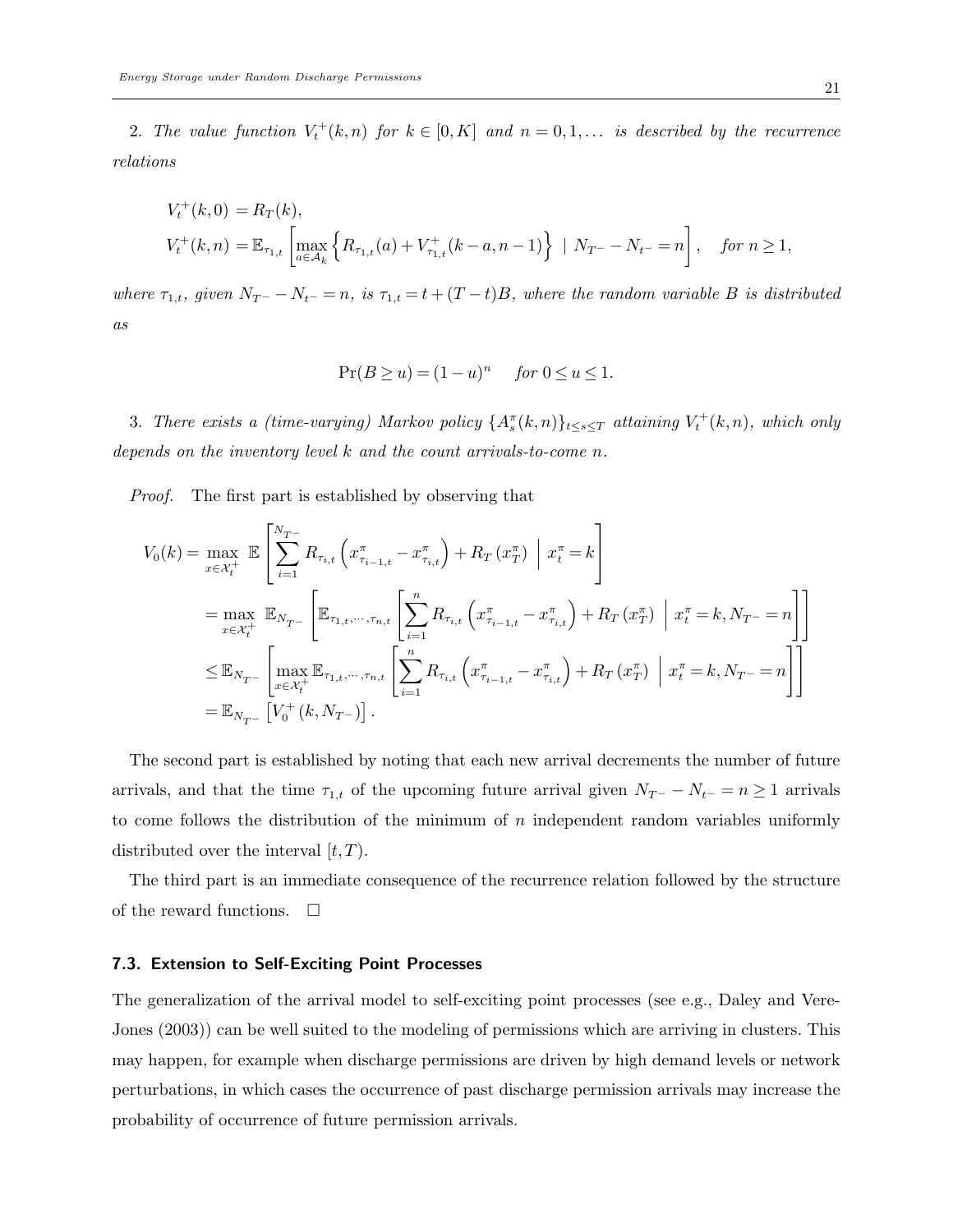One example leading to tractable computations is the Hawkes process with exponential decay. The arrival rate is described by the conditional intensity

$$
\lambda_t = \lambda_0 + \alpha \int_0^t e^{-\beta(t-s)} dN_s
$$

with  $\alpha > 0$ ,  $\beta > 0$ ,  $\alpha/\beta < 1$ . Here,  $\lambda_0$  is the base permission arrival rate.

The process  $y_t := \int_0^t e^{-\beta(t-s)} dN_s$  and consequently  $\lambda_t = \lambda_0 + \alpha y_t$  are Markovian, with

$$
dy_t = \begin{cases} 1 & \text{with probability } (\lambda_0 + \alpha y_t) dt \\ -\beta y_t dt & \text{with probability } 1 - (\lambda_0 + \alpha y_t) dt \end{cases}
$$

In this case, it is sufficient to augment the state space to also include  $y_t$ , or equivalently  $\lambda_t$ . The maximization is now over the time-varying Markov discharge policies  $\{A_t^{\pi}(k,\lambda)\}_{0\leq t\leq T}$  where k is the inventory and  $\lambda$  is the permission rate at time t.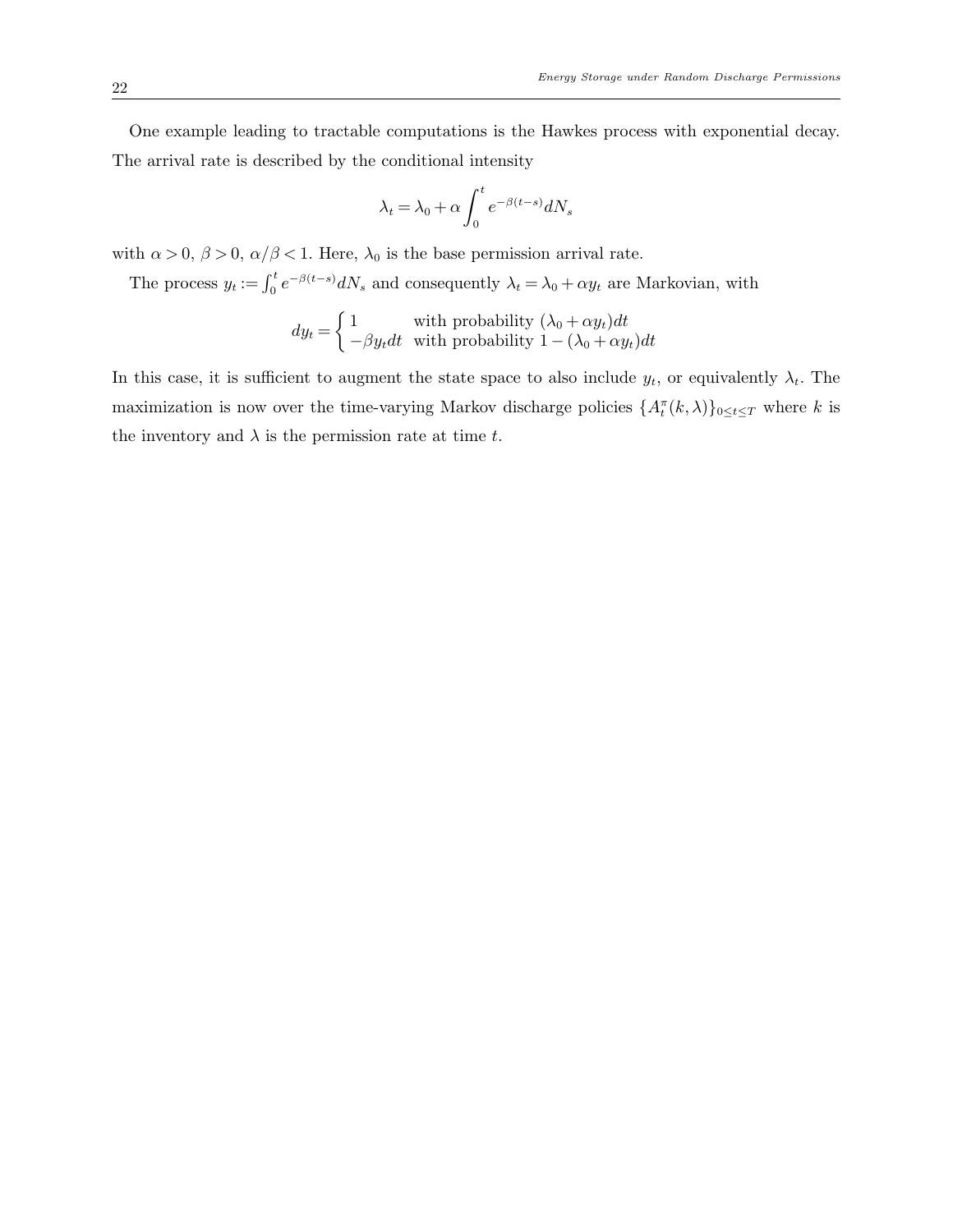## Appendix A

In this appendix, we present the proofs of Proposition 3.5 and Proposition 3.6.

*Proof of Proposition 3.5.* Fix some inventory levels  $k_1$ ,  $k_2$  at time t, such that  $0 < k_1 \leq k_2$ . Let  $\pi_1$  and  $\pi_2$  be optimal Markov discharge policies, respectively, starting from the inventory level  $k_1$ and  $k_2$ . Hence,  $V_t(k_1) = V_t^{\pi_1}(k_1)$  and  $V_t(k_2) = V_t^{\pi_2}(k_2)$ .

For any  $\alpha \in [0,1]$ , define the inventory level  $k^{\alpha} \stackrel{\text{def}}{=} (1-\alpha)k_1 + \alpha k_2$ . Consider the controlled process  $x^{\alpha}$  over  $[t, T]$  defined as below

$$
x_t^{\alpha} = k^{\alpha},
$$
  
\n
$$
dx_s^{\alpha} = -((1 - \alpha)A_s^{\pi_1}(x_{s-}^{\pi_1}) + \alpha A_s^{\pi_2}(x_{s-}^{\pi_2})) dN_s, \quad \forall s \in (t, T),
$$
  
\n
$$
x_T^{\alpha} = x_T^{\alpha}.
$$
\n(27)

Note that in general this is not equivalent to applying some Markov strategy to  $x_t^{\alpha}$ , in particular the strategy keeps track of  $\pi_1$  and  $\pi_2$  started at inventory levels  $k_1$  and  $k_2$ . It follows from (27) that

$$
x_s^{\alpha} = (1 - \alpha)x_s^{\pi_1} + \alpha x_s^{\pi_2}, \quad \forall s \in [t, T].
$$
\n
$$
(28)
$$

From the feasibility of the policies  $\pi_1$  and  $\pi_2$ , we have

$$
0 \leq A_s^{\pi_1} (x_{s^-}^{\pi_1}) \leq x_s^{\pi_1},
$$
  

$$
0 \leq A_s^{\pi_2} (x_{s^-}^{\pi_2}) \leq x_s^{\pi_2}.
$$

Therefore,

$$
0 \le (1 - \alpha) A_s^{\pi_1} \left( x_{s^-}^{\pi_1} \right) + \alpha A_s^{\pi_2} \left( x_{s^-}^{\pi_2} \right) \le (1 - \alpha) x_s^{\pi_1} + \alpha x_s^{\pi_2} = x_s^{\alpha},
$$

which implies that  $x^{\alpha}$  in (27) is an admissible inventory process starting at  $k^{\alpha}$ .

For any realization  $\omega$  of the Poisson process  $\{N_s\}_{s\in\mathbb{R}_+}$ , equation (28) implies that the difference of inventory levels in the process  $x^{\alpha}$  between two consecutive arrival times  $\tau_{i-1,t}(\omega)$  and  $\tau_{i,t}(\omega)$ is the convex combination of the differences of inventory levels in the processes  $x^{\pi_1}$  and  $\pi_2$ . This along with concavity of the reward function  $R_{\tau_{i,t}(\omega)}$  implies that

$$
R_{\tau_{i,t}(\omega)}\left(x_{\tau_{i-1,t}(\omega)}^{\alpha} - x_{\tau_{i,t}(\omega)}^{\alpha}\right) = R_{\tau_{i,t}(\omega)}\left((1-\alpha)x_{\tau_{i-1,t}(\omega)}^{\pi_1} + \alpha x_{\tau_{i-1,t}(\omega)}^{\pi_2} - (1-\alpha)x_{\tau_{i,t}(\omega)}^{\pi_1} - \alpha x_{\tau_{i,t}(\omega)}^{\pi_2}\right)
$$
  
\n
$$
= R_{\tau_{i,t}(\omega)}\left((1-\alpha)\left(x_{\tau_{i-1,t}(\omega)}^{\pi_1} - x_{\tau_{i,t}(\omega)}^{\pi_1}\right) + \alpha\left(x_{\tau_{i-1,t}(\omega)}^{\pi_2} - x_{\tau_{i,t}(\omega)}^{\pi_2}\right)\right)
$$
  
\n
$$
\geq (1-\alpha)R_{\tau_{i,t}(\omega)}\left(x_{\tau_{i-1,t}(\omega)}^{\pi_1} - x_{\tau_{i,t}(\omega)}^{\pi_1}\right) + \alpha R_{\tau_{i,t}(\omega)}\left(x_{\tau_{i-1,t}(\omega)}^{\pi_2} - x_{\tau_{i,t}(\omega)}^{\pi_2}\right).
$$
 (29)

Similarly, concavity of  $R_T$  and (28) yield

$$
R_T(x^{\alpha}(\omega)) = R_T((1-\alpha)x_T^{\pi_1}(\omega) + \alpha x_T^{\pi_2}(\omega)) \ge (1-\alpha)R_T(x_T^{\pi_1}(\omega)) + \alpha R_T(x_T^{\pi_2}(\omega)).
$$
 (30)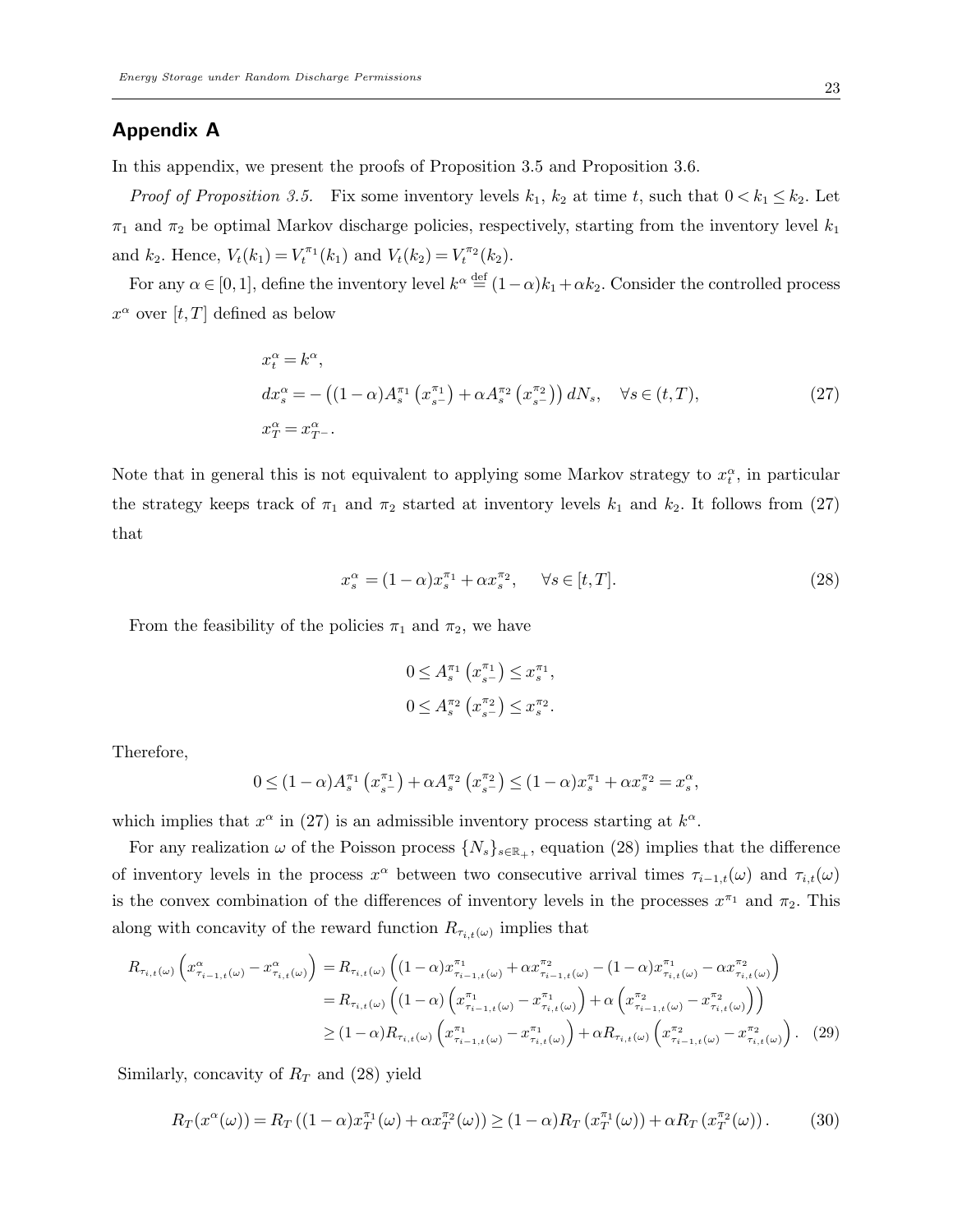Taking the sum from  $i = 1$  to  $N_{T}$ - $(\omega)$  -  $N_{t}$ - $(\omega)$  of inequalities (29) and of (30) results in

$$
\sum_{i=1}^{N_{T^{-}}(\omega)-N_{t^{-}}(\omega)} R\left(x_{\tau_{i-1,t}(\omega)}^{\alpha} - x_{\tau_{i,t}(\omega)}^{\alpha}\right) + R_{T}(x_{T}^{\alpha}) \ge
$$
\n
$$
(1-\alpha) \sum_{i=1}^{N_{T^{-}}(\omega)-N_{t^{-}}(\omega)} R\left(x_{\tau_{i-1,t}(\omega)}^{\pi_{1}} - x_{\tau_{i,t}(\omega)}^{\pi_{1}}\right) + R_{T}(x_{T}^{\pi_{1}}(\omega))
$$
\n
$$
+ \alpha \sum_{i=1}^{N_{T^{-}}(\omega)-N_{t^{-}}(\omega)} R\left(x_{\tau_{i-1,t}(\omega)}^{\pi_{2}} - x_{\tau_{i,t}(\omega)}^{\pi_{2}}\right) + R_{T}(x_{T}^{\pi_{2}}(\omega)).
$$

Since this inequality holds for any instance  $\omega$  of the arrival process  $\{N_s\}_{s\in\mathbb{R}_+}$ , we have

$$
\mathbb{E}\left[\sum_{i=1}^{N_{T^{-}}-N_{t^{-}}}\n R\left(x_{\tau_{i-1,t}}^{\alpha}-x_{\tau_{i,t}}^{\alpha}\right)+R_{T}(x_{T}^{\alpha})\right]\n \ge\n =\n \left[ \sum_{i=1}^{N_{T^{-}}-N_{t^{-}}}\n R\left(x_{\tau_{i-1,t}}^{\pi_{1}}-x_{\tau_{i,t}}^{\pi_{1}}\right)+R_{T}(x_{T}^{\pi_{1}})\n \right]+\n \alpha \mathbb{E}\left[\sum_{i=1}^{N_{T^{-}}-N_{t^{-}}}\n R\left(x_{\tau_{i-1,t}}^{\pi_{2}}-x_{\tau_{i,t}}^{\pi_{2}}\right)+R_{T}(x_{T}^{\pi_{2}})\n \right]\n =\n (1-\alpha)V_{t}^{(\pi_{1}}(k_{1})+\n \alpha V_{t}^{(\pi_{2})\n \tag{k_{2}}.
$$

Since the value function at time t and at state  $k^{\alpha}$  is at least equal to the value of the admissible policy defined in (27), we have

$$
V_t(k^{\alpha}) \geq \mathbb{E}\left[\sum_{i=1}^{N_T - N_t -} R(x^{\alpha}_{\tau_{i-1,t}} - x^{\alpha}_{\tau_{i,t}}) + R_T(x^{\alpha}_T)\right] \geq (1 - \alpha)V_t(k_1) + \alpha V_t(k_2),
$$

which establishes the concavity of  $V_t$  in  $k$ .  $\Box$ 

Next, we provide the proof of Proposition 3.6.

*Proof of Proposition 3.6.* Fix the inventory level k. For any given  $\epsilon > 0$ , let  $\delta > 0$  be such that  $c_r\lambda(\delta+2T(1-e^{-\lambda\delta}))<\epsilon$ . Consider any times  $t_1$  and  $t_2$  such that  $|t_1-t_2|<\delta$ . Without loss of generality, assume that  $t_1 \leq t_2$ . Let  $\pi_1 \in \Pi_{t_1}$  be an optimal policy over  $[t_1, T]$  starting from the inventory level  $x_{t_1}^{\pi_1} = k$ . Therefore,  $V_{t_1}(k) = V_{t_1}^{\pi_1}(k)$ . In addition, let  $\pi_2 \in \Pi_{t_2}$  be any admissible policy over  $[t_2, T]$  starting from state k at time  $t_2$  as  $x_{t_2}^{\pi_2} = k$ . Therefore,  $V_{t_2}(k) \ge V_{t_2}^{\pi_2}(k)$ . Hence,

$$
|V_t(k) - V_{\bar{t}}(k)| = V_{t_1}(k) - V_{t_2}(k) = V_{t_1}^{\pi_1}(k) - V_{t_2}(k) \le V_{t_1}^{\pi_1}(k) - V_{t_2}^{\pi_2}(k),
$$
\n(31)

where the first equality comes from Proposition 3.1 which yields  $V_{t_1}(k) \geq V_{t_2}(k)$ .

Note that, since the reward function is bounded above by  $c_r$ , we have

$$
\mathbb{E}\left[\sum_{i=1}^{N_{t_2} - N_{t_1}} R_{\tau_{i,t_1}}\left(x_{\tau_{i-1,t_1}}^{\pi_1} - x_{\tau_{i,t_1}}^{\pi_1}\right) \middle| x_{t_1}^{\pi_1} = k\right] \le c_r \lambda(t_2 - t_1) < c_r \lambda \delta,
$$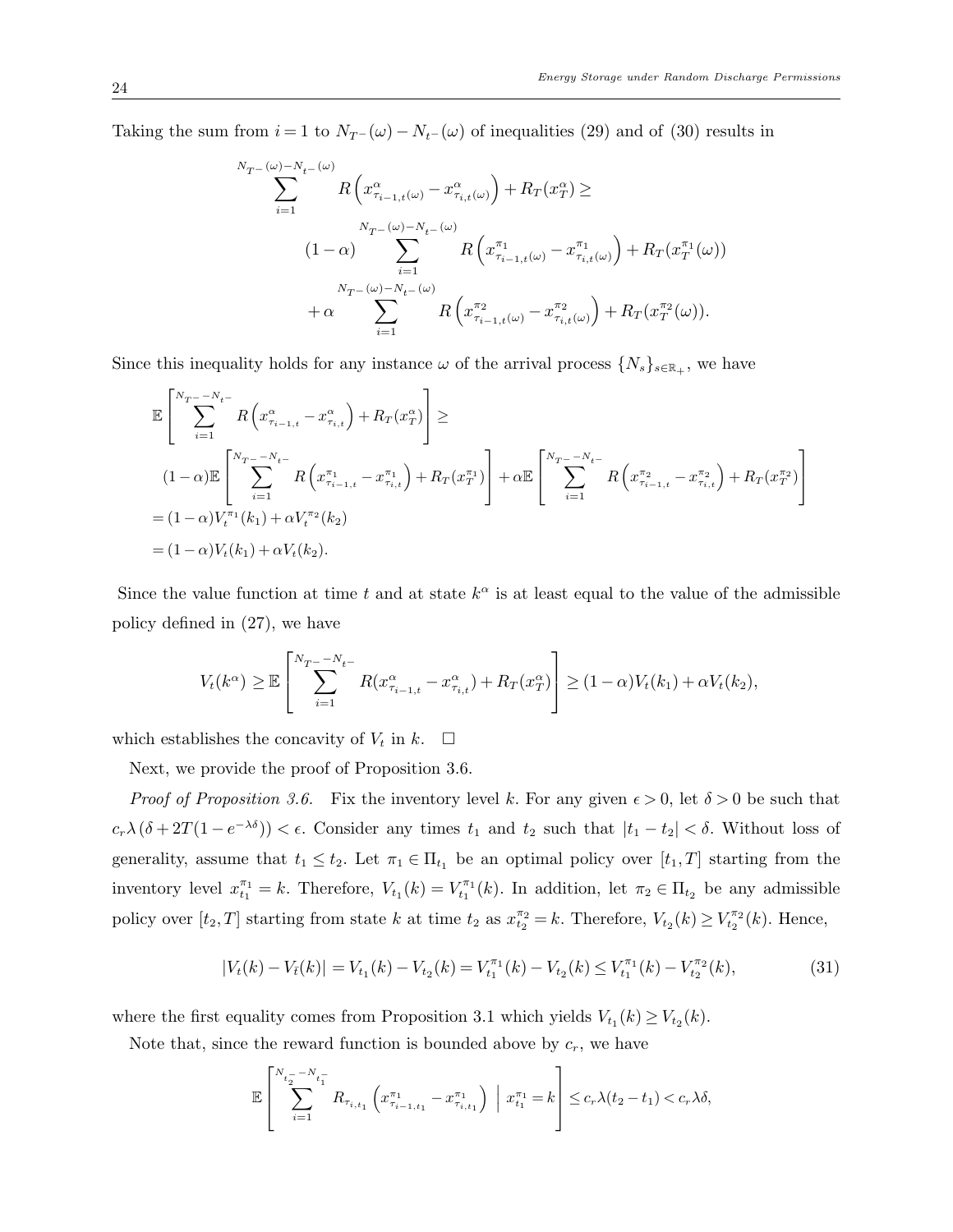and consequently,

$$
V_{t_1}^{\pi_1}(k) < c_r \lambda \delta + \mathbb{E} \left[ \sum_{i=N_{t_2^-} - N_{t_1^-} + 1}^{N_{T^-} - N_{t_1^-}} R_{\tau_{i,t_1}} \left( x_{\tau_{i-1,t_1}}^{\pi_1} - x_{\tau_{i,t_1}}^{\pi_1} \right) \middle| x_{t_1}^{\pi_1} = k \right].
$$

Note that for any  $i \ge N_{t_2^-} - N_{t_1^-} + 1$ ,  $\tau_{i,t_1} = \tau_{(i-N_{t_2^-} + N_{t_1^-}),t_2}$ . Thus, the index in the above summation can be rewritten to start from 1 to  $N_{T}$  –  $N_{t_2}$  to label arrival times  $\tau_{i,t_2}$ . Therefore, we arrive at

$$
V_{t_1}^{\pi_1}(k) - V_{t_2}^{\pi_2}(k) < c_r \lambda \delta + Q,\tag{32}
$$

where

$$
Q \stackrel{\text{def}}{=} \mathbb{E} \left[ \sum_{i=1}^{N_T - N_{t_2^-}} R_{\tau_{i,t_2}} \left( x_{\tau_{i-1,t_2}}^{\pi_1} - x_{\tau_{i,t_2}}^{\pi_1} \right) \middle| x_{t_1}^{\pi_1} = k \right] - \mathbb{E} \left[ \sum_{i=1}^{N_T - N_{t_2^-}} R_{\tau_{i,t_2}} \left( x_{\tau_{i-1,t_2}}^{\pi_2} - x_{\tau_{i,t_2}}^{\pi_2} \right) \middle| x_{t_2}^{\pi_2} = k \right].
$$

Define the events  $A \stackrel{\text{def}}{=} \{\tau_{1,t_1} > t_2\}$  and  $B \stackrel{\text{def}}{=} \{\tau_{1,t_1} \le t_2\}$ . Hence,  $\Pr(A) = e^{-\lambda(t_2 - t_1)}$  and  $\Pr(B) =$  $1-e^{-\lambda(t_2-t_1)}$ . When the event A occurs, the policy  $\pi_1$ , starting from inventory level  $k_1$  at time  $t_1$ , results in  $x_{t_2}^{\pi_1} = k$ . Therefore,  $\mathbb{E}[Q|A] = 0$ . In addition, by invoking the upper bound on the reward function, each expectation in Q is bounded above by  $c_r\lambda(T-t_2)$ , which is no greater than  $c_r\lambda T$ . Thus,  $\mathbb{E}[Q|B] \leq 2c_r\lambda T$ . It then follows that

$$
Q = \mathbb{E}[Q|B]\Pr(B) \le 2c_r\lambda T\left(1 - e^{-\lambda(t_2 - t_1)}\right) < 2c_r\lambda T\left(1 - e^{-\lambda\delta}\right).
$$

Replacing the recent inequality in (32) and (31), we arrive that

$$
|V_t(k) - V_{\bar{t}}(k)| < c_r \lambda \delta + 2c_r \lambda T \left(1 - e^{-\lambda \delta}\right) < \epsilon.
$$

which completes the proof of continuity of the function  $V_t$  in  $t$ .  $\Box$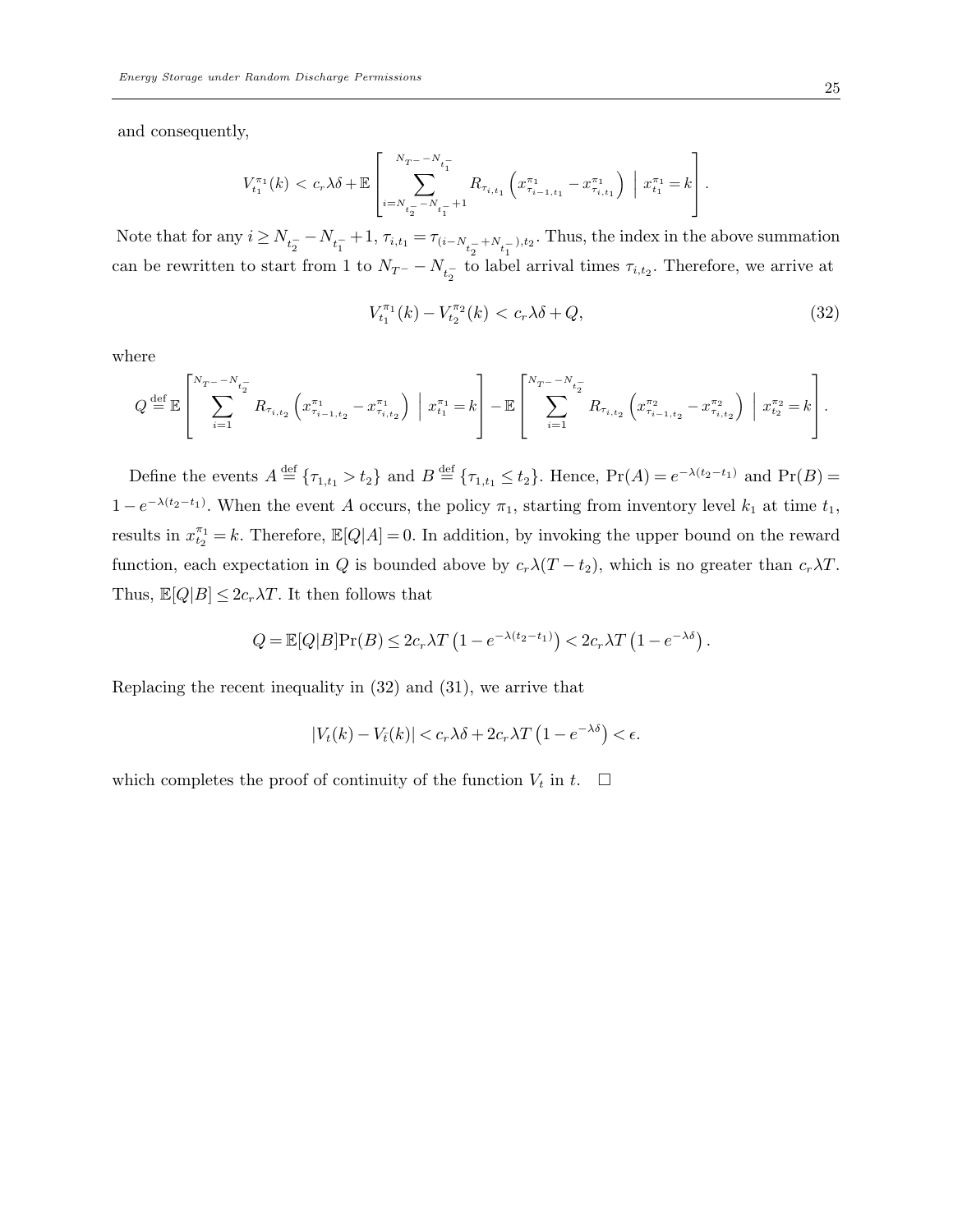## References

- Almudevar, A. (2001). A dynamic programming algorithm for the optimal control of piecewise deterministic Markov processes. SIAM Journal on Control and Optimization  $40(2)$ , 525–539.
- Bauerle, N. and U. Rieder (2009). MDP algorithms for portfolio optimization problems in pure jump markets. Finance and Stochastics 13(4), 591–611.
- Bauerle, N. and U. Rieder (2010). Optimal control of piecewise deterministic Markov processes with finite time horizon. In A. B. Piunovskiy, ed., Modern trends of controlled stochastic processes: Theory and Applications, pp. 144–160. Luniver Press.
- Bayraktar, E. and M. Ludkovski (2011). Optimal trade execution in illiquid markets. Mathematical Finance 21(4), 681–701.
- Bhatnagar, D., A. Currier, J. Hernandez, O. Ma, and B. Kirby (2013). Market and policy barriers to energy storage deployment, a study for the energy storage systems program. Sandia National Laboratories Report SAND2013-7606, 1–58.
- Byrne, C. and G. Verbic (2013). Feasibility of residential battery storage for energy arbitrage. 2013 Australasian Universities Power Engineering Conference (AUPEC) pp. 1–7.
- Carmona, R. and M. Coulon (2013). A survey of commodity markets and structural models for electricity prices. In F. E. Benth, V. A. Kholodnyi, and Laurence, eds., *Quantitative energy finance: Modeling*, pricing, and hedging in energy and commodity markets, pp. 41–83. Springer, New York.
- Carmona, R. and M. Ludkovski (2010). Valuation of energy storage: An optimal switching approach. Quantitative Finance 10(4), 359–374.
- Cartea, A. and M. Figueroa (2005). Pricing in electricity markets: A mean reverting jump diffusion model with seasonality. Applied Mathematical Finance 12(4), 313–335.
- Cinlar, E. (2011). Probability and Stochastics. Springer.
- Culot, M., V. Goffin, S. Lawford, S. de Menten, and Y. Smeers (2006). An affine jump diffusion model for electricity. working paper, Université Catholique de Louvain pp.  $1-51$ .
- Daley, D. J. and D. Vere-Jones (2003). An Introduction to the Theory of Point Processes, Volume I: Elementary Theory and Methods. Springer, second edition.
- Davis, M. H. A. (1984). Piecewise-deterministic Markov processes: A general class of non-diffusion stochastic models. Journal of the Royal Statistical Society. Series B (Methodological) 46(3), 353–388.
- Davis, M. H. A. (1993). Markov Models and Optimization, Monographs on Statistics and Applied Probability. Chapman & Hall, London.
- Deng, S. (1999). Stochastic models of energy commodity prices and their applications: Mean-reversion with jumps and spikes. Technical report, University of California Energy Institute pp. 1–35.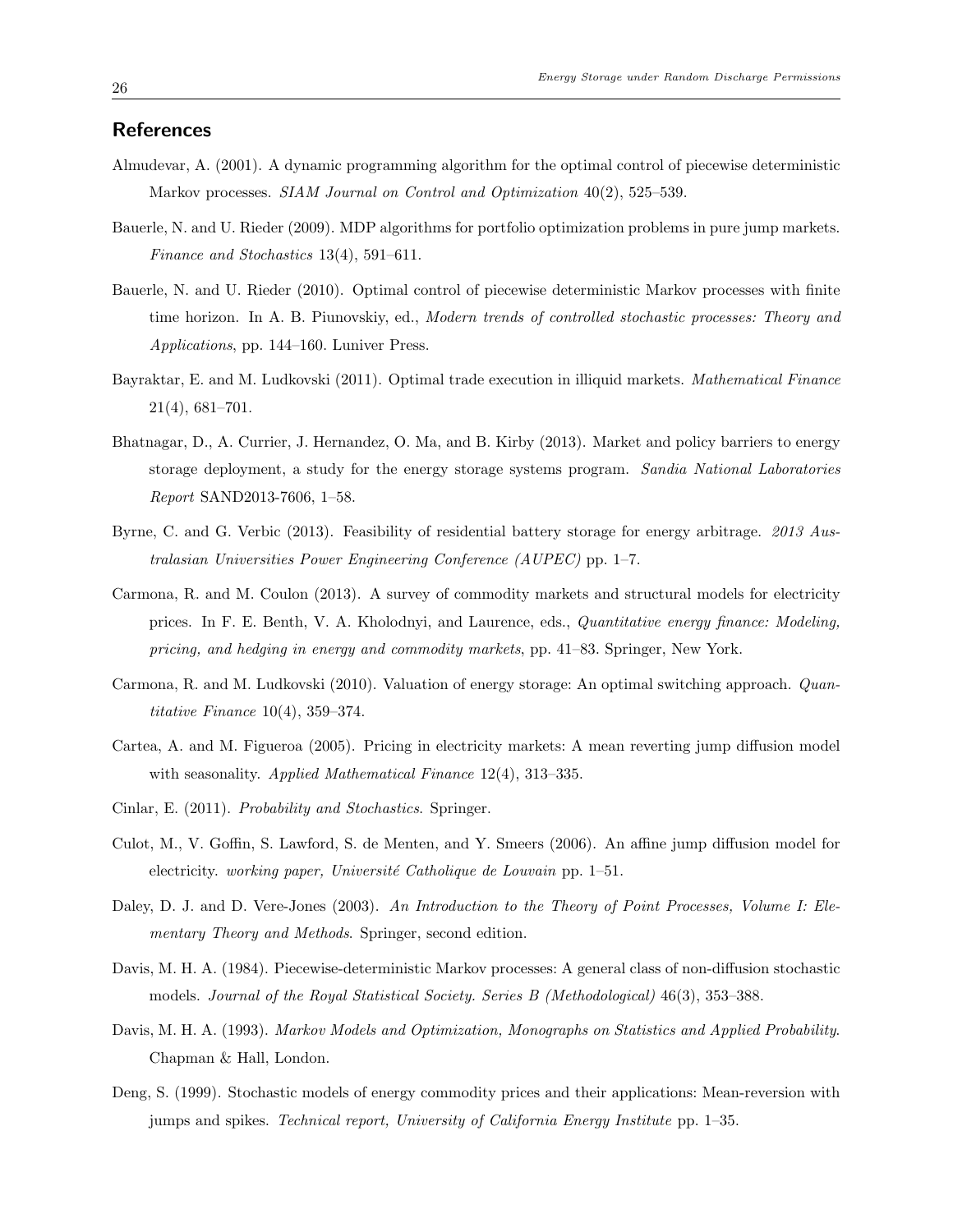- Denholm, P., E. Ela, B. Kirby, and M. Milligan (2010). The role of energy storage with renewable electricity generation. Technical Report National Renewable Energy Laboratory pp. 1–61.
- Diaz-Gonzalez, F., A. Sumper, O. Gomis-Bellmunt, and R. Villafafila-Robles (2012). A review of energy storage technologies for wind power applications. Renewable and Sustainable Energy Reviews  $16(4)$ , 2154–2171.
- Du, P. and N. Lu (2014). Energy Storage for Smart Grids: Planning and Operation for Renewable and Variable Energy Resources. Academic Press, first edition.
- Fiacco, A. V. (1974). Convergence properties of local solutions of sequences of mathematical programming problems in general spaces. Journal of Optimization Theory and Applications  $13(1)$ ,  $1-12$ .
- Fujimoto, K., H. Nagai, and W. J. Runggaldier (2013). Expected power-utility maximization under incomplete information and with Cox-process observations. Applied Mathematics and Optimization 67(1), 33–72.
- Gassiat, P., H. Pham, and M. Sirbu (2011). Optimal investment on finite horizon with random discrete order flow in illiquid markets. *International Journal of Theoretical and Applied Finance* 14(1), 17–40.
- Geman, H. and A. Roncoroni (2006). Understanding the fine structure of electricity prices. Journal of Business 79(3), 1225–1261.
- Guo, X. and O. Hernandez-Lerma (2009). Continuous-time Markov Decision Processes. Springer, New York.
- Halman, N., G. Nannicini, and J. Orlin (2015). On the complexity of energy storage problems. submitted pp. 1–22.
- Harsha, P. and M. Dahleh (2015). Optimal management and sizing of energy storage under dynamic pricing for the efficient integration of renewable energy. IEEE Transactions on Power Systems 30(3), 1164– 1181.
- Heyman, D. P. and M. J. Sobel (2003). Stochastic Models in Operations Research, Vol. II: Stochastic Optimization. Dover Publications.
- Hordijk, A. and F. D. Schouten (1985). Markov decision drift processes: Conditions for optimality obtained by discretization. Mathematics of Operations Research 10(1), 160–173.
- Jacobsen, M. (2006). Point Process Theory and Applications, Marked Point and Piecewise Deterministic Processes. Birkhauser Boston.
- Judd, K. L. (1998). Numerical Methods in Economics. The MIT Press.
- Kirch, M. and W. J. Runggaldier (2005). Efficient hedging when asset prices follow a geometric poisson process with unknown intensities. SIAM Journal on Control and Optimization 43(4), 1174–1195.
- Kitaev, M. Y. and V. V. Rykov (1995). Controlled Queueing Systems. CRC Press.
- Kluge, T. (2006). Pricing Swing Options and Other Electricity Derivatives. PhD thesis, University of Oxford.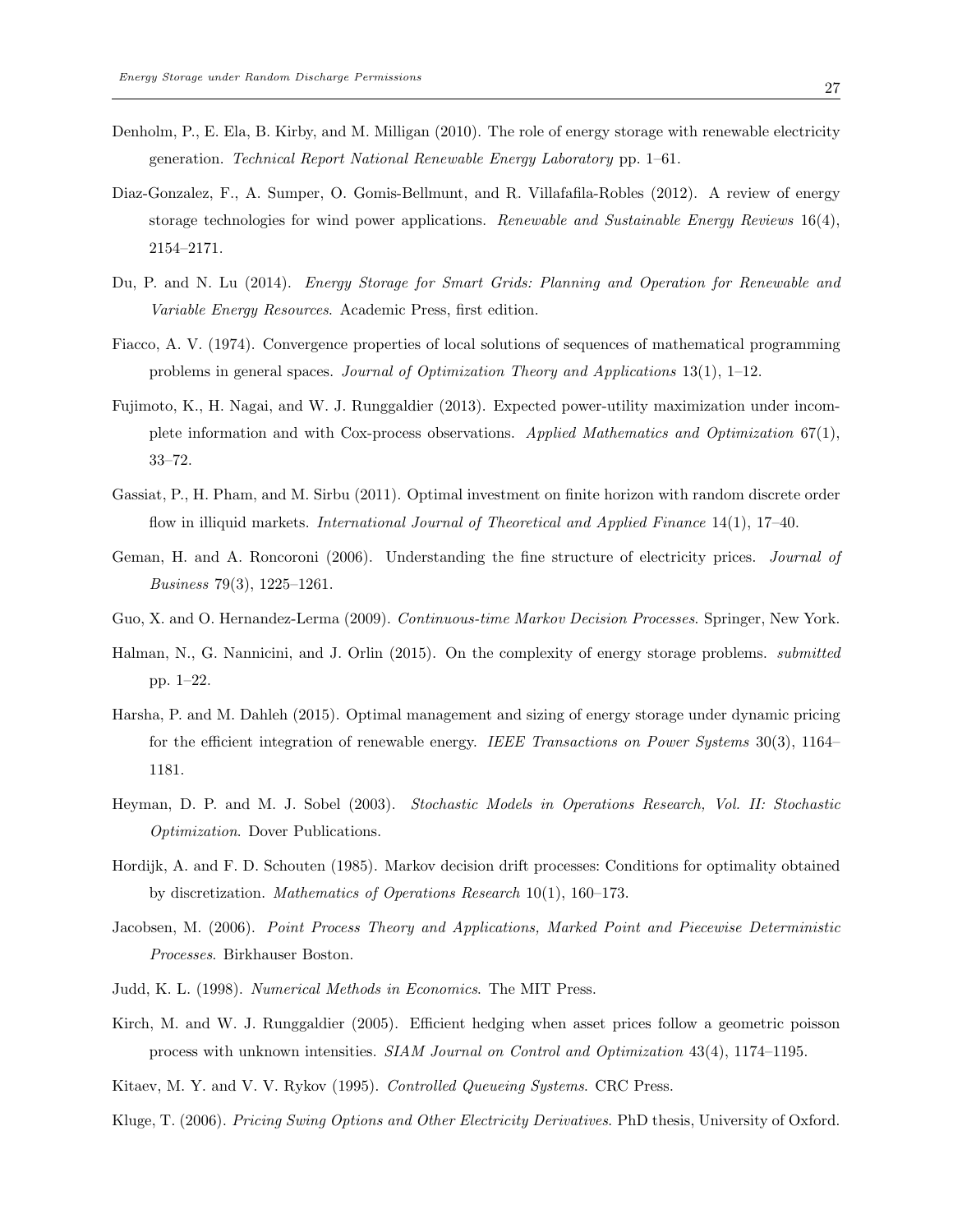- Kushner, H. and P. G. Dupuis (2001). Numerical Methods for Stochastic Control Problems in Continuous Time. Springer, New York.
- Lai, G., F. Margot, and N. Secomandi (2010). An approximate dynamic programming approach to benchmark practice-based heuristics for natural gas storage valuation. Operations Research 58(3), 564–582.
- Lohndorf, N., D. Wozabal, and S. Minner (2013). Optimizing trading decisions for hydro storage systems using approximate dual dynamic programming. Operations Research 61(4), 810–823.
- Matsumoto, K. (2006). Optimal portfolio of low liquid assets with a log-utility function. Finance and Stochastics 10(1), 121–145.
- Moazeni, S., W. B. Powell, B. Defourny, and B. Bouzaiene-Ayari (2015a). Parallel non-stationary direct policy search for risk averse stochastic optimization. available at  $http://www.$  optimization-online. org/ DB\_HTML/2015/09/5100.html pp. 1-37.
- Moazeni, S., W. B. Powell, and A. H. Hajimiragha (2015b). Mean-conditional value-at-risk optimal energy storage operation in the presence of transaction costs. IEEE Transactions on Power Systems  $30(3)$ , 1222–1232.
- Pham, H. and P. Tankov (2008). A model of optimal consumption under liquidity risk with random trading times. Mathematical Finance 18(4), 613–627.
- Quadrennial Energy Review (2015). Energy transmission, storage, and distribution infrastructure. Quadrennial Energy Review pp. 1–348.
- Rieder, U. and J. Winter (2009). Optimal control of Markovian jump processes with partial information and applications to a parallel queueing model. *Mathematical Methods of Operations Research*  $70(3)$ , 567–596.
- Rockafellar, R. T. and R. J. Wets (1998). Variational Analysis. Springer, Berlin Heidelberg.
- Schmidli, H. (2008). Stochastic control in insurance. Springer, London.
- Sioshansi, R., S. H. Madaeni, and P. Denholm (2014). A dynamic programming approach to estimate the capacity value of energy storage. IEEE Transactions on Power Systems 29(1), 395–403.
- Straubel, J. (2015). Energy storage, EV's and the grid. EIA Conference, Washington D.C. pp. 1–29.
- Thompson, M., H. Rasmussen, and M. Davison (2009). Natural gas storage valuation and optimization: A real options application. Naval Research Logistics 56(30), 226–238.
- Topkis, D. M. (1998). Supermodularity and Complementarity. Princeton University Press, first edition.
- Weron, R., M. Bierbrauer, and S. Truck (2004). Modeling electricity prices: jump diffusion and regime switching. Physica A: Statistical Methods and its Applications 336(1-2), 39–48.
- Xi, X., R. Sioshansi, and V. Marano (2015). A stochastic dynamic programming model for co-optimization of distributed energy storage. Energy Systems pp. 1–31.